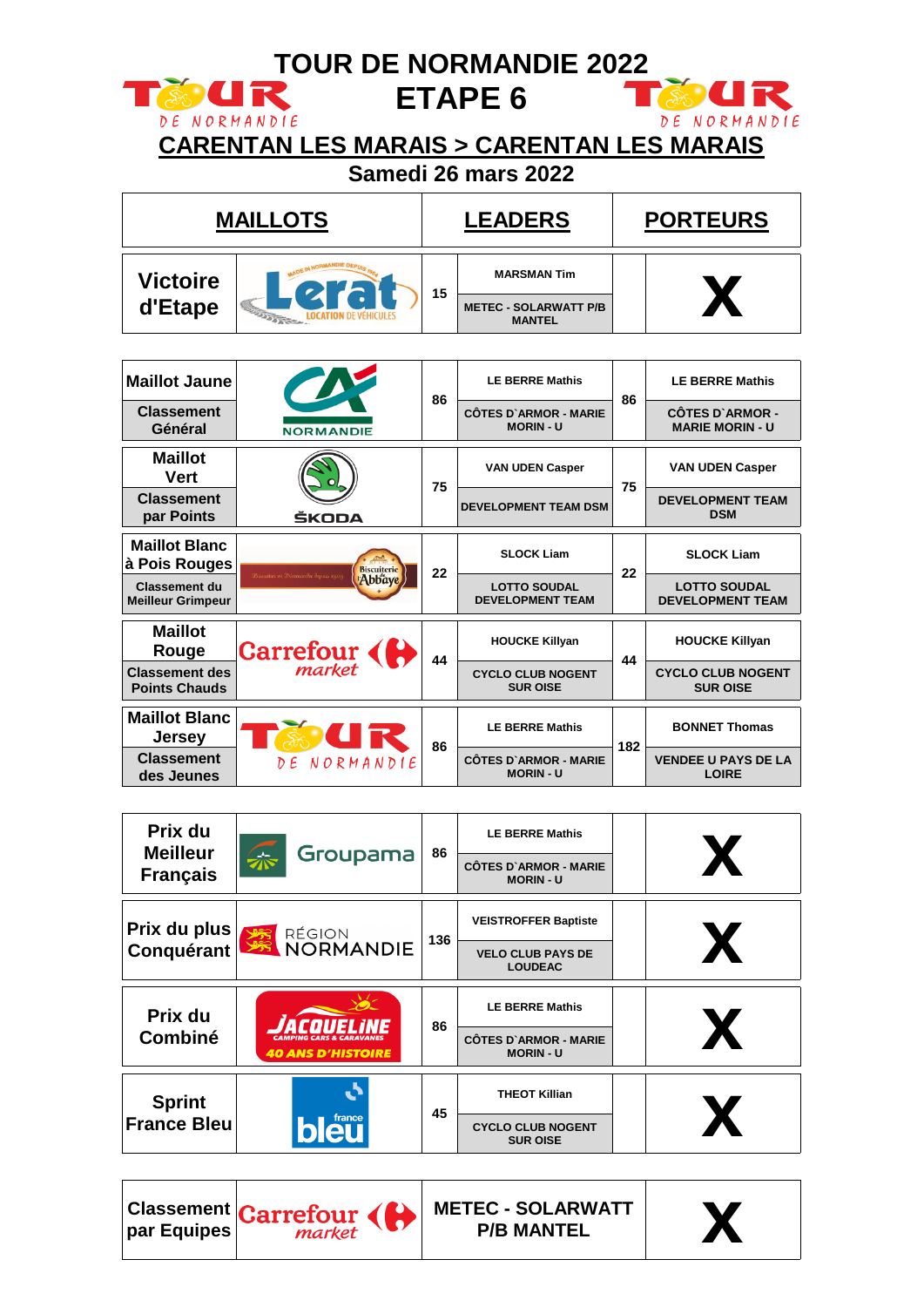

# **PHOTO-FINISH**

## **ETAPE 6 : CARENTAN LES MARAIS > CARENTAN LES MARAIS**

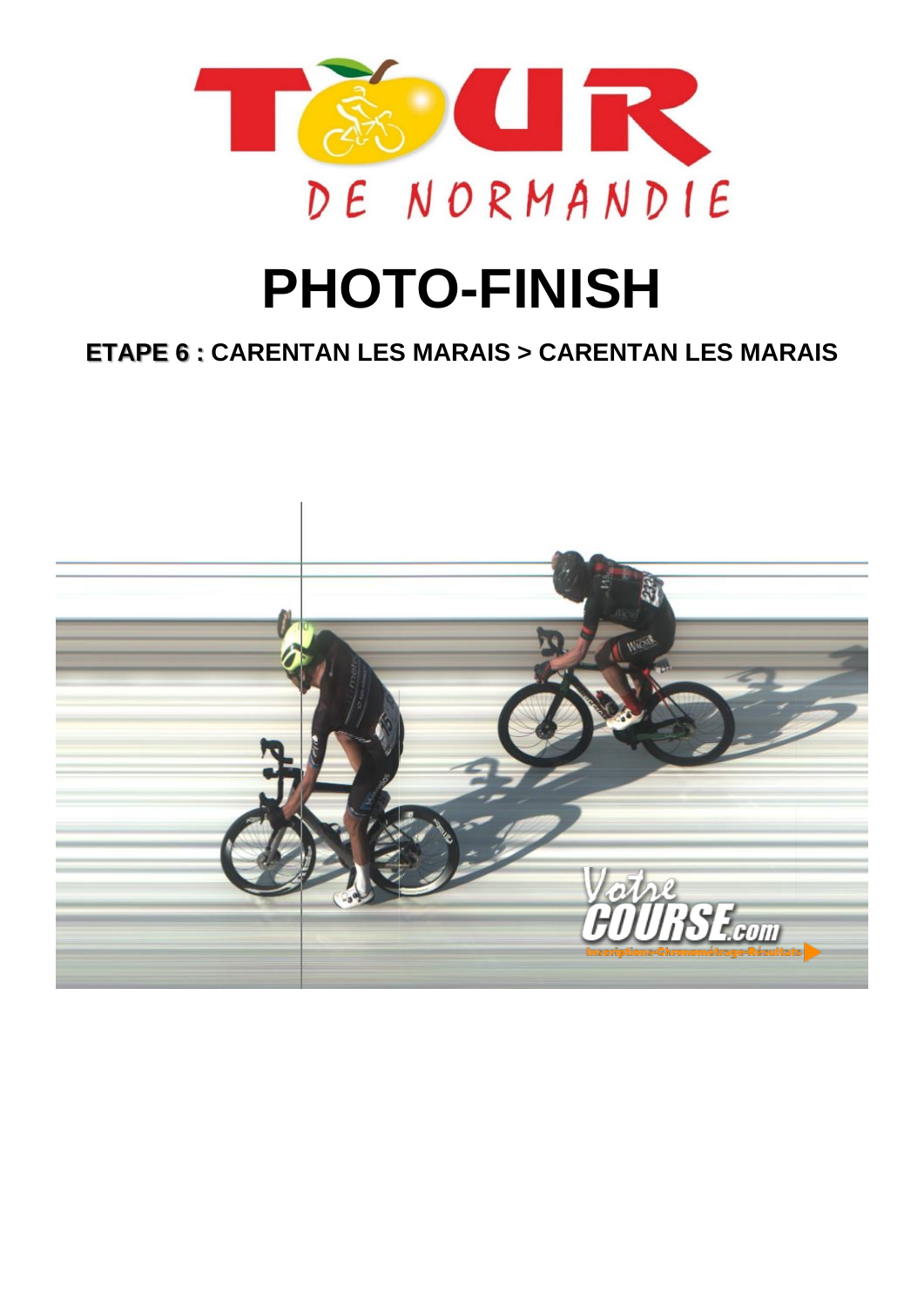

## **CLASSEMENT DE L'ETAPE STAGE CLASSIFICATION**

#### CARENTAN LES MARAIS > CARENTAN LES MARAIS



**Distance :** 174.85 km

**Etape - Stage :** 6

**Moyenne - Average :** 43.366km/h

**Date :** 26/03/2022

**Organisateur - Organiser :** TDN CAEN ORGANISATION

**Epreuve - Race :** TOUR DE NORMANDIE 2022

| Rang<br>Rank | Dos.<br><b>Bib</b> | UCI ID      | NOM Prénom<br>Last name First Name | Equipe<br>Team                 | Nat.<br>Nat. | Temps<br>Time | Ecart<br>Gap           | Bonif.<br>Bon. | Pen. |
|--------------|--------------------|-------------|------------------------------------|--------------------------------|--------------|---------------|------------------------|----------------|------|
| 1            | 15                 | 10023335554 | * MARSMAN Tim                      | METEC - SOLARWATT P/B MA       | NED          | 04h01'55"     |                        | 10"            |      |
| 2            | 233                | 10015280211 | * QUARTERMAN Charles               | PHILIPPE WAGNER CYCLING        | GBR          | 04h01'55"     |                        | 6"             |      |
| 3            | 81                 | 10070995694 | * COSTIOU Ewen                     | CÔTES D'ARMOR - MARIE M        | <b>FRA</b>   | 04h01'55"     |                        | 4"             |      |
| 4            | 101                | 10005967403 | <b>REINHARDT Theo</b>              | EQUIPE NATIONALE ALLEMA        | GER          | 04h01'57"     | 02"                    |                |      |
| 5            | 205                | 10014855431 | * FERNANDEZ RUIZ Miguel Angel      | GLOBAL 6 CYCLING               | <b>ESP</b>   | 04h02'01"     | 06"                    |                |      |
| 6            | 176                | 10027181606 | * RIDEL Damien                     | LAVAL CYCLISME 53              | <b>FRA</b>   | 04h02'01"     | н                      |                |      |
| 7            | 75                 | 10022680503 | * VAN UDEN Casper                  | DEVELOPMENT TEAM DSM           | NED          | 04h02'01"     |                        |                |      |
| 8            | 5                  | 10055348180 | * PLOWRIGHT Jensen                 | GROUPAMA - FDJ                 | <b>AUS</b>   | 04h02'01"     |                        |                |      |
| 9            | 191                | 10015327903 | * BABOR Daniel                     | ELKOV - KASPER                 | <b>CZE</b>   | 04h02'01"     |                        |                |      |
| 10           | 192                | 10009488806 | <b>NEUMAN Dominik</b>              | ELKOV - KASPER                 | <b>CZE</b>   | 04h02'01"     |                        |                |      |
| 11           | 54                 | 10025842501 | * VANDEPITTE Nathan                | <b>BINGOAL PAUWELS SAUCES</b>  | <b>FRA</b>   | 04h02'01"     |                        |                |      |
| 12           | 161                | 10063393019 | * LAMPERTI Luke                    | <b>TRINITY RACING</b>          | <b>USA</b>   | 04h02'01"     |                        |                |      |
| 13           | 134                | 10067196227 | * MAHOUDO Nolann                   | VELO CLUB PAYS DE LOUDE        | <b>FRA</b>   | 04h02'01"     | п                      |                |      |
| 14           | $\overline{2}$     | 10068413878 | * PENHOET Paul                     | <b>GROUPAMA - FDJ</b>          | <b>FRA</b>   | 04h02'01"     |                        |                |      |
| 15           | $\mathbf{1}$       | 10029194354 | * GERMANI Lorenzo                  | <b>GROUPAMA - FDJ</b>          | <b>ITA</b>   | 04h02'01"     |                        |                |      |
| 16           | 12                 | 10022681109 | * BROEX Victor                     | METEC - SOLARWATT P/B MA       | NED          | 04h02'01"     |                        |                |      |
| 17           | 73                 | 10046718517 | * BITTNER Pavel                    | DEVELOPMENT TEAM DSM           | CZE          | 04h02'01"     |                        |                |      |
| 18           | 86                 | 10069510079 | * LE BERRE Mathis                  | CÔTES D'ARMOR - MARIE M        | <b>FRA</b>   | 04h02'01"     |                        |                |      |
| 19           | 184                | 10023895528 | * GEORGE Alfred                    | VENDEE U PAYS DE LA LOIRE      | <b>GBR</b>   | 04h02'01"     |                        |                |      |
| 20           | 22                 | 10016471287 | * SLOCK Liam                       | LOTTO SOUDAL DEVELOPME         | <b>BEL</b>   | 04h02'01"     |                        |                |      |
| 21           | 93                 | 10015329822 | * LECAMUS LAMBERT Florentin        | VELO CLUB ROUEN 76             | <b>FRA</b>   | 04h02'01"     | $\blacksquare$         |                |      |
| 22           | 223                | 10015677002 | * HAEST Jasper                     | <b>VOLKERWESSELS CYCLING</b>   | <b>NED</b>   | 04h02'01"     |                        |                |      |
| 23           | 224                | 10011140432 | * VAN SINTMAARTENSDIJK Daan        | <b>VOLKERWESSELS CYCLING</b>   | NED          | 04h02'01"     |                        |                |      |
| 24           | 171                | 10005335687 | <b>BOUTVILLE David</b>             | LAVAL CYCLISME 53              | <b>FRA</b>   | 04h02'01"     |                        |                |      |
| 25           | 64                 | 10008132826 | VITZTHUM Simon                     | <b>EQUIPE NATIONALE SUISSE</b> | SUI          | 04h02'01"     |                        |                |      |
| 26           | 132                | 10073646020 | * LARMET Ilan                      | VELO CLUB PAYS DE LOUDE        | <b>FRA</b>   | 04h02'01"     |                        |                |      |
| 27           | 52                 | 10065013828 | * LAMBRECHT Michiel                | <b>BINGOAL PAUWELS SAUCES</b>  | BEL          | 04h02'01"     |                        |                |      |
| 28           | 131                | 10025438636 | * DAUPHIN Florian                  | VELO CLUB PAYS DE LOUDE        | <b>FRA</b>   | 04h02'01"     |                        |                |      |
| 29           | 25                 | 10016488869 | * VAN DER BEKEN Aaron              | LOTTO SOUDAL DEVELOPME         | <b>BEL</b>   | 04h02'01"     | п                      |                |      |
| 30           | 225                | 10004593033 | <b>VERMELTFOORT Coen</b>           | VOLKERWESSELS CYCLING          | <b>NED</b>   | 04h02'01"     |                        |                |      |
| 31           | 231                | 10014321123 | * ACOSTA Thomas                    | PHILIPPE WAGNER CYCLING        | <b>FRA</b>   | 04h02'01"     |                        |                |      |
| 32           | 166                | 10035025771 | * HAJEK Alexander                  | TRINITY RACING                 | AUT          | 04h02'01"     |                        |                |      |
| 33           | 165                | 10066204302 | * BOICHIS Adrien                   | <b>TRINITY RACING</b>          | <b>FRA</b>   | 04h02'01"     | п                      |                |      |
| 34           | 162                | 10073120907 | * ROESEMS Siebe                    | TRINITY RACING                 | <b>BEL</b>   | 04h02'01"     | $\pmb{\shortparallel}$ |                |      |
| 35           | 221                | 10023114373 | * BAAK Jord                        | <b>VOLKERWESSELS CYCLING</b>   | <b>NED</b>   | 04h02'01"     | н                      |                |      |
| 36           | 26                 | 10064945322 | * VAN EETVELT Lennert              | LOTTO SOUDAL DEVELOPME         | <b>BEL</b>   | 04h02'01"     |                        |                |      |
| 37           | 112                | 10009864375 | WALLIN Rasmus Bøgh                 | RESTAURANT SURI - CARL R       | <b>DEN</b>   | 04h02'01"     | П                      |                |      |
| 38           | 56                 | 10065006754 | * DECLERCK Jelle                   | <b>BINGOAL PAUWELS SAUCES</b>  | <b>BEL</b>   | 04h02'01"     |                        |                |      |
| 39           | 195                | 10003245945 | BÁRTA Jan                          | ELKOV - KASPER                 | CZE          | 04h02'01"     |                        |                |      |
| 40           | 115                | 10051728464 | * NIELSEN Sebastian                | RESTAURANT SURI - CARL R       | <b>DEN</b>   | 04h02'01"     |                        |                |      |
| 41           | 16                 | 10011140735 | * TULNER Rens                      | METEC - SOLARWATT P/B MA       | <b>NED</b>   | 04h02'01"     |                        |                |      |
| 42           | 226                | 10009495674 | <b>WOLFFENBUTTEL Nils</b>          | <b>VOLKERWESSELS CYCLING</b>   | <b>NED</b>   | 04h02'01"     |                        |                |      |
| 43           | 61                 | 10034799035 | * BIELER Dominik                   | EQUIPE NATIONALE SUISSE        | SUI          | 04h02'01"     |                        |                |      |
| 44           | 94                 | 10007776451 | LEVASSEUR Jordan                   | VELO CLUB ROUEN 76             | <b>FRA</b>   | 04h02'01"     |                        |                |      |
| 45           | 116                | 10016144824 | * KNUDSEN Oliver                   | RESTAURANT SURI - CARL R       | DEN          | 04h02'01"     | П                      |                |      |
| 46           | 214                | 10066978278 | * DESMORTREUX Martin               | EQUIPE DE NORMANDIE            | <b>FRA</b>   | 04h02'01"     | п                      |                |      |
| 47           | 163                | 10023934934 | * REES Oliver                      | TRINITY RACING                 | <b>GBR</b>   | 04h02'01"     |                        |                |      |
| 48           | 211                | 10011964831 | <b>CHAN TSIN Romain</b>            | EQUIPE DE NORMANDIE            | <b>FRA</b>   | 04h02'01"     |                        |                |      |
| 49           | 122                | 10009508812 | LINO Julian                        | <b>BIKE AID</b>                | <b>FRA</b>   | 04h02'01"     |                        |                |      |
|              |                    |             |                                    |                                |              |               |                        |                |      |

**Copyright © Cédric FONTENEAU - 2022 - retrouvez ces classements sur www.votrecourse.com PHILIPPON Nicolas - +33 6 12 15 61 03**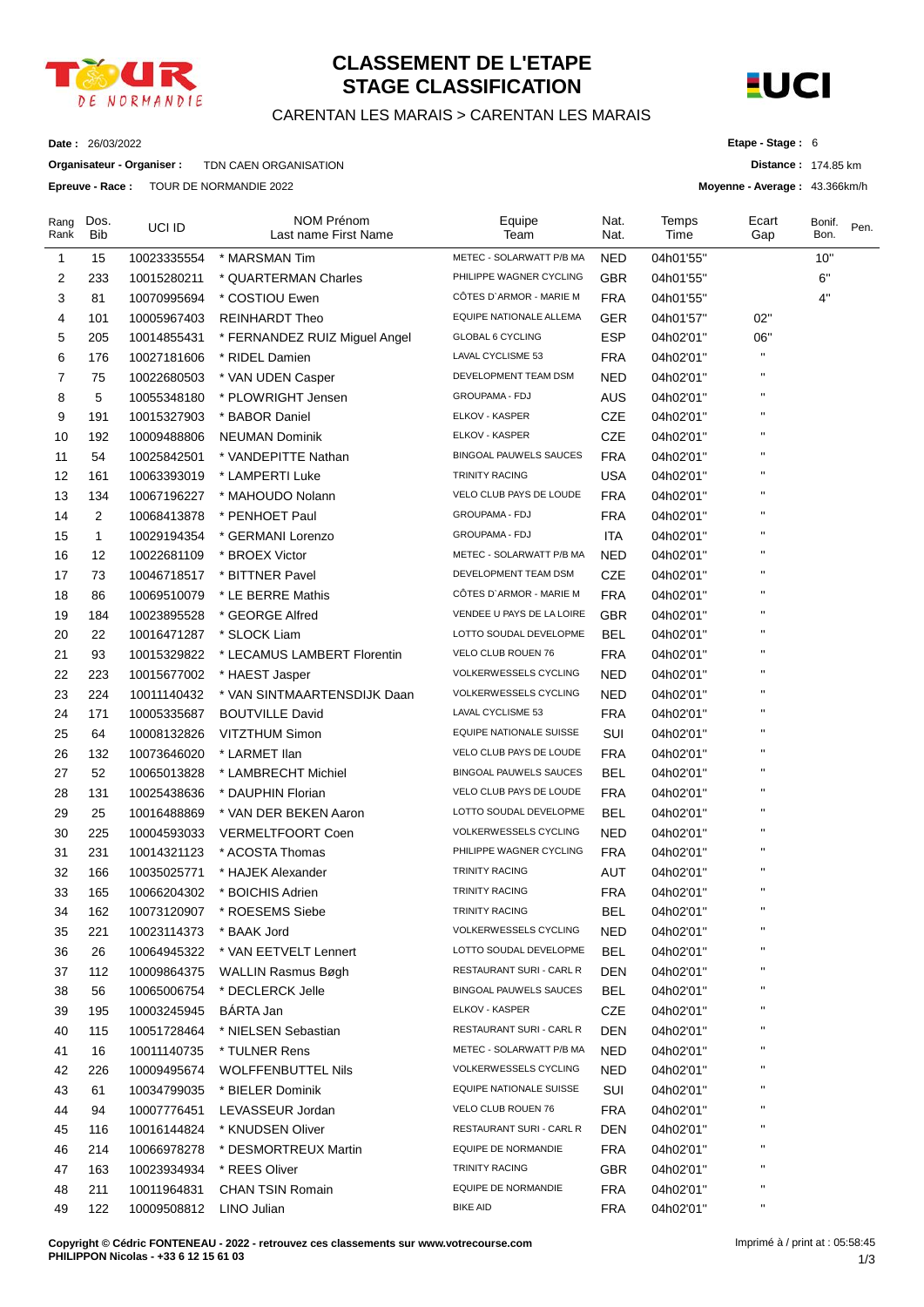| 50  | 145 | 10012735676 | <b>TEUGELS Lennert</b>        | TARTELETTO - ISOREX           | <b>BEL</b> | 04h02'01" | H.     |     |
|-----|-----|-------------|-------------------------------|-------------------------------|------------|-----------|--------|-----|
| 51  | 53  | 10074621777 | * JACQUES Lucas               | <b>BINGOAL PAUWELS SAUCES</b> | <b>BEL</b> | 04h02'01" | п      |     |
| 52  | 33  | 10086903290 | * SHIPLEY Gabriel             | <b>AEVOLO</b>                 | <b>USA</b> | 04h02'01" | п      |     |
| 53  | 36  | 10071931746 | * FEUERHELM Luke              | <b>AEVOLO</b>                 | <b>USA</b> | 04h02'01" | п      |     |
| 54  | 35  | 10094824554 | * GULLICKSON Leo              | <b>AEVOLO</b>                 | <b>USA</b> | 04h02'01" | П      |     |
| 55  | 173 | 10027841004 | <b>GUILLON Celestin</b>       | LAVAL CYCLISME 53             | <b>FRA</b> | 04h02'01" | п      |     |
| 56  | 242 | 10027560916 | * DAUSCHY Guillaume           | PREMIER TECH U23 CYCLIN       | <b>FRA</b> | 04h02'01" | п      |     |
| 57  | 13  | 10023424874 | * HABETS Jordan               | METEC - SOLARWATT P/B MA      | <b>NED</b> | 04h02'01" | п      |     |
| 58  | 11  | 10022797711 | * ARTZ Huub                   | METEC - SOLARWATT P/B MA      | <b>NED</b> | 04h02'01" |        |     |
| 59  | 42  | 10005875251 | <b>BACON Romain</b>           | CYCLO CLUB NOGENT SUR         | <b>FRA</b> | 04h02'01" | п      |     |
| 60  | 43  | 10049965286 | * MARTHE Nicolas              | CYCLO CLUB NOGENT SUR         | <b>BEL</b> | 04h02'01" | п      |     |
| 61  | 91  | 10026757230 | * CARLOT Matéo                | VELO CLUB ROUEN 76            | <b>FRA</b> | 04h02'01" | П      |     |
| 62  | 202 | 10023848038 | * MITRI James                 | GLOBAL 6 CYCLING              | <b>NZL</b> | 04h02'01" | П      |     |
| 63  | 204 | 10054193476 | <b>SESSLER Nicolas</b>        | GLOBAL 6 CYCLING              | <b>BRA</b> | 04h02'01" | п      |     |
|     | 193 | 10015093079 | * OTRUBA Jakub                | ELKOV - KASPER                | CZE        | 04h02'01" | П      |     |
| 64  |     |             | * MALLE Nicolas               | <b>EQUIPE DE NORMANDIE</b>    |            |           | п      |     |
| 65  | 213 | 10015465925 |                               |                               | <b>FRA</b> | 04h02'01" |        |     |
| 66  | 203 | 10084197600 | * HAILEMICHAEL Kinfe          | GLOBAL 6 CYCLING              | ETH        | 04h02'01" | п      |     |
| 67  | 201 | 10010995841 | SUNDERLAND Dylan              | GLOBAL 6 CYCLING              | AUS        | 04h02'01" | п      |     |
| 68  | 23  | 10016482102 | * VAN BOVEN Luca              | LOTTO SOUDAL DEVELOPME        | <b>BEL</b> | 04h02'01" |        |     |
| 69  | 71  | 10015685385 | * NABERMAN Tim                | DEVELOPMENT TEAM DSM          | <b>NED</b> | 04h02'01" | п      |     |
| 70  | 76  | 10087838130 | * EDDY Patrick                | DEVELOPMENT TEAM DSM          | AUS        | 04h02'01" |        |     |
| 71  | 74  | 10022706468 | * LEIJNSE Enzo                | DEVELOPMENT TEAM DSM          | <b>NED</b> | 04h03'41" | 01'46" |     |
| 72  | 222 | 10015682153 | * DE JONG Timo                | <b>VOLKERWESSELS CYCLING</b>  | <b>NED</b> | 04h03'41" | П      |     |
| 73  | 83  | 10069504120 | * D'HERVEZ Thibault           | CÔTES D'ARMOR - MARIE M       | <b>FRA</b> | 04h02'01" | 06"    |     |
| 74  | 216 | 10025857352 | * CHAUVIN Tom                 | EQUIPE DE NORMANDIE           | <b>FRA</b> | 04h03'56" | 02'01" |     |
| 75  | 62  | 10106944100 | <b>CLEMENCIO Raphael</b>      | EQUIPE NATIONALE SUISSE       | SUI        | 04h04'08" | 02'13" |     |
| 76  | 136 | 10101333254 | * VEISTROFFER Baptiste        | VELO CLUB PAYS DE LOUDE       | <b>FRA</b> | 04h04'08" | Ħ      | 3"  |
| 77  | 45  | 10016243743 | * THEOT Killian               | CYCLO CLUB NOGENT SUR         | <b>FRA</b> | 04h02'01" | 06"    | 1"  |
| 78  | 142 | 10010946129 | * GOEMAN Andreas              | TARTELETTO - ISOREX           | <b>BEL</b> | 04h02'01" | H.     |     |
| 79  | 141 | 10010978259 | <b>MARCHAND Gianni</b>        | TARTELETTO - ISOREX           | <b>BEL</b> | 04h04'15" | 02'20" | 3"  |
| 80  | 41  | 10014165014 | * AVOINE Kévin                | CYCLO CLUB NOGENT SUR         | <b>FRA</b> | 04h02'01" | 06"    |     |
| 81  | 3   | 10053192659 | * PIDCOCK Joseph              | GROUPAMA - FDJ                | <b>GBR</b> | 04h04'15" | 02'20" |     |
| 82  | 6   | 10022071625 | * THOMPSON Reuben             | <b>GROUPAMA - FDJ</b>         | <b>NZL</b> | 04h04'15" | H.     |     |
| 83  | 196 | 10008708560 | ZAHÁLKA Matej                 | ELKOV - KASPER                | CZE        | 04h02'01" | 06"    |     |
| 84  | 194 | 10008624593 | TOUPALÍK Adam                 | ELKOV - KASPER                | CZE        | 04h04'19" | 02'24" |     |
| 85  | 144 | 10008638741 | VAN BREUSSEGEM Elias          | TARTELETTO - ISOREX           | <b>BEL</b> | 04h02'01" | 06     |     |
| 86  | 146 | 10013897353 | DE POORTER Maxime             | TARTELETTO - ISOREX           | <b>BEL</b> | 04h02'01" |        |     |
| 87  | 124 | 10050937512 | <b>EWART Jesse</b>            | <b>BIKE AID</b>               | IRL        | 04h02'01" | П      |     |
| 88  | 126 | 10015685183 | * MOL Wesley                  | <b>BIKE AID</b>               | <b>NED</b> | 04h02'01" | П      |     |
| 89  | 174 | 10010589350 | <b>MAITRE Florian</b>         | LAVAL CYCLISME 53             | <b>FRA</b> | 04h02'01" |        |     |
| 90  | 111 | 10043796692 | * LARSEN Mathias Alexander E. | RESTAURANT SURI - CARL R      | DEN        | 04h02'01" | п      |     |
| 91  | 95  | 10015584850 | * OOSTHUIZEN Jason            | VELO CLUB ROUEN 76            | <b>RSA</b> | 04h02'01" | п      |     |
| 92  | 154 | 10030342489 | * FRIGO Marco                 | <b>ISRAEL CYCLING ACADEMY</b> | <b>ITA</b> | 04h02'01" | н      |     |
| 93  | 125 | 10015509068 | * DE ROOIJ Jesse              | <b>BIKE AID</b>               | <b>NED</b> | 04h02'01" | н      |     |
| 94  | 151 | 10046142779 | * PICKRELL Riley              | ISRAEL CYCLING ACADEMY        | CAN        | 04h02'01" |        |     |
| 95  | 24  | 10055346766 | * RICE Matthew                | LOTTO SOUDAL DEVELOPME        | <b>AUS</b> | 04h04'57" | 03'02" |     |
| 96  | 85  | 10010019979 | <b>JEANNES Matthieu</b>       | CÔTES D'ARMOR - MARIE M       | <b>FRA</b> | 04h05'09" | 03'14" |     |
|     |     |             |                               | VELO CLUB PAYS DE LOUDE       | <b>FRA</b> |           | 06"    |     |
| 97  | 133 | 10016243238 | * LE PENNEC Guerand           | ISRAEL CYCLING ACADEMY        |            | 04h02'01" |        |     |
| 98  | 155 | 10082355206 | * MACKELLAR Alastair          | <b>ISRAEL CYCLING ACADEMY</b> | AUS        | 04h02'01" |        |     |
| 99  | 152 | 10011114867 | * GEE Derek                   |                               | CAN        | 04h02'01" | н      |     |
| 100 | 244 | 10059898187 | * RIVARD Nicolas              | PREMIER TECH U23 CYCLIN       | CAN        | 04h02'01" | н      |     |
| 101 | 241 | 10054790735 | * CHRETIEN Charles-Etienne    | PREMIER TECH U23 CYCLIN       | CAN        | 04h02'01" |        |     |
| 102 | 245 | 10059671249 | * PLAMONDON Robin             | PREMIER TECH U23 CYCLIN       | CAN        | 04h02'01" |        |     |
| 103 | 243 | 10056275643 | * JUNEAU Francis              | PREMIER TECH U23 CYCLIN       | CAN        | 04h05'44" | 03'49" |     |
| 104 | 182 | 10009749692 | * BONNET Thomas               | VENDEE U PAYS DE LA LOIRE     | <b>FRA</b> | 04h02'01" | 06"    |     |
| 105 | 185 | 10015289810 | * JEANNIERE Emilien           | VENDEE U PAYS DE LA LOIRE     | <b>FRA</b> | 04h02'01" | H.     |     |
| 106 | 183 | 10026139763 | * GROLIER Lucas               | VENDEE U PAYS DE LA LOIRE     | <b>FRA</b> | 04h05'52" | 03'57" |     |
| 107 | 181 | 10023516420 | * BONIFACE Lucas              | VENDEE U PAYS DE LA LOIRE     | <b>FRA</b> | 04h05'52" | Ħ      | 20' |
| 108 | 143 | 10008637933 | VAN DE KERKHOVE Brent         | TARTELETTO - ISOREX           | <b>BEL</b> | 04h02'01" | 06"    |     |
| 109 | 246 | 10023534305 | * SHEEHAN Riley               | PREMIER TECH U23 CYCLIN       | <b>USA</b> | 04h02'01" | н.     |     |

**Copyright © Cédric FONTENEAU - 2022 - retrouvez ces classements sur www.votrecourse.com**

**PHILIPPON Nicolas - +33 6 12 15 61 03**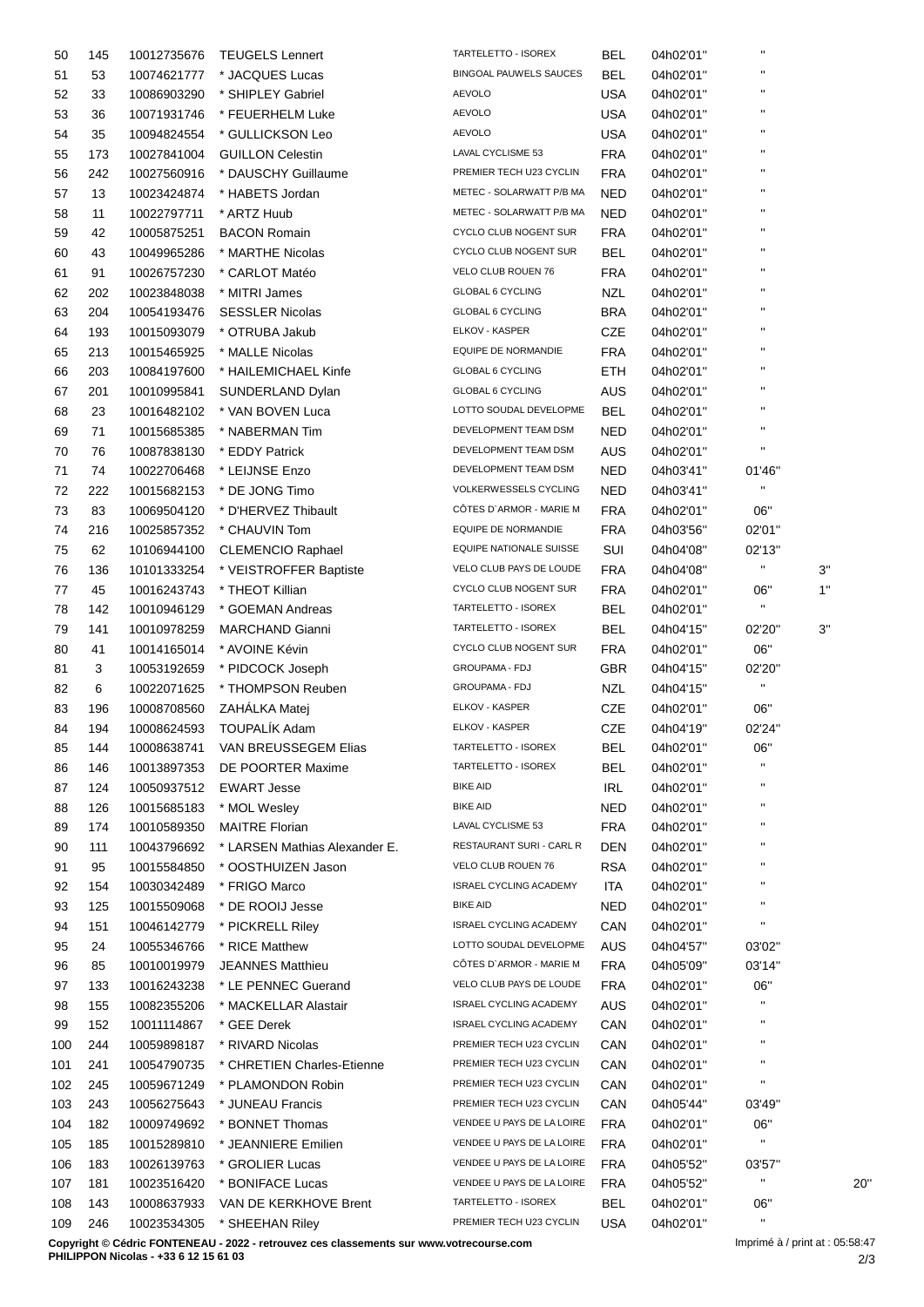| 110 | 96  | 10016518373 | * VALOGNES Thibault    | <b>VELO CLUB ROUEN 76</b>       | FRA        | 04h06'41" | 04'46''      | 4" |
|-----|-----|-------------|------------------------|---------------------------------|------------|-----------|--------------|----|
| 111 | 215 | 10067892304 | * SIMON Yohann         | EQUIPE DE NORMANDIE             | <b>FRA</b> | 04h06'41" | $\mathbf{H}$ |    |
| 112 | 44  | 10014919994 | * HOUCKE Killyan       | CYCLO CLUB NOGENT SUR           | <b>FRA</b> | 04h06'43" | 04'48"       | 1" |
| 113 | 135 | 10025152484 | * CORDON Paul          | VELO CLUB PAYS DE LOUDE         | <b>FRA</b> | 04h06'43" | $\mathbf{H}$ |    |
| 114 | 113 | 10050030358 | <b>KONGSTAD Tobias</b> | <b>RESTAURANT SURI - CARL R</b> | DEN        | 04h08'13" | 06'18"       |    |
| 115 | 65  | 10015327495 | * VOGEL Alex           | EQUIPE NATIONALE SUISSE         | SUI        | 04h09'55" | 08'00"       |    |

**Aucun coureur hors-délai / No OTL**

#### **Nombre de partants : 116**

**Aucun non partant - No DN** S

**ABANDONS - DNF** Dossard/Bib 186 - CORVAISIER Antonin - VENDEE U PAYS DE LA LOIRE - 10066831364 Numbers : 1 **Juge à l'arrivée** HUARD Roger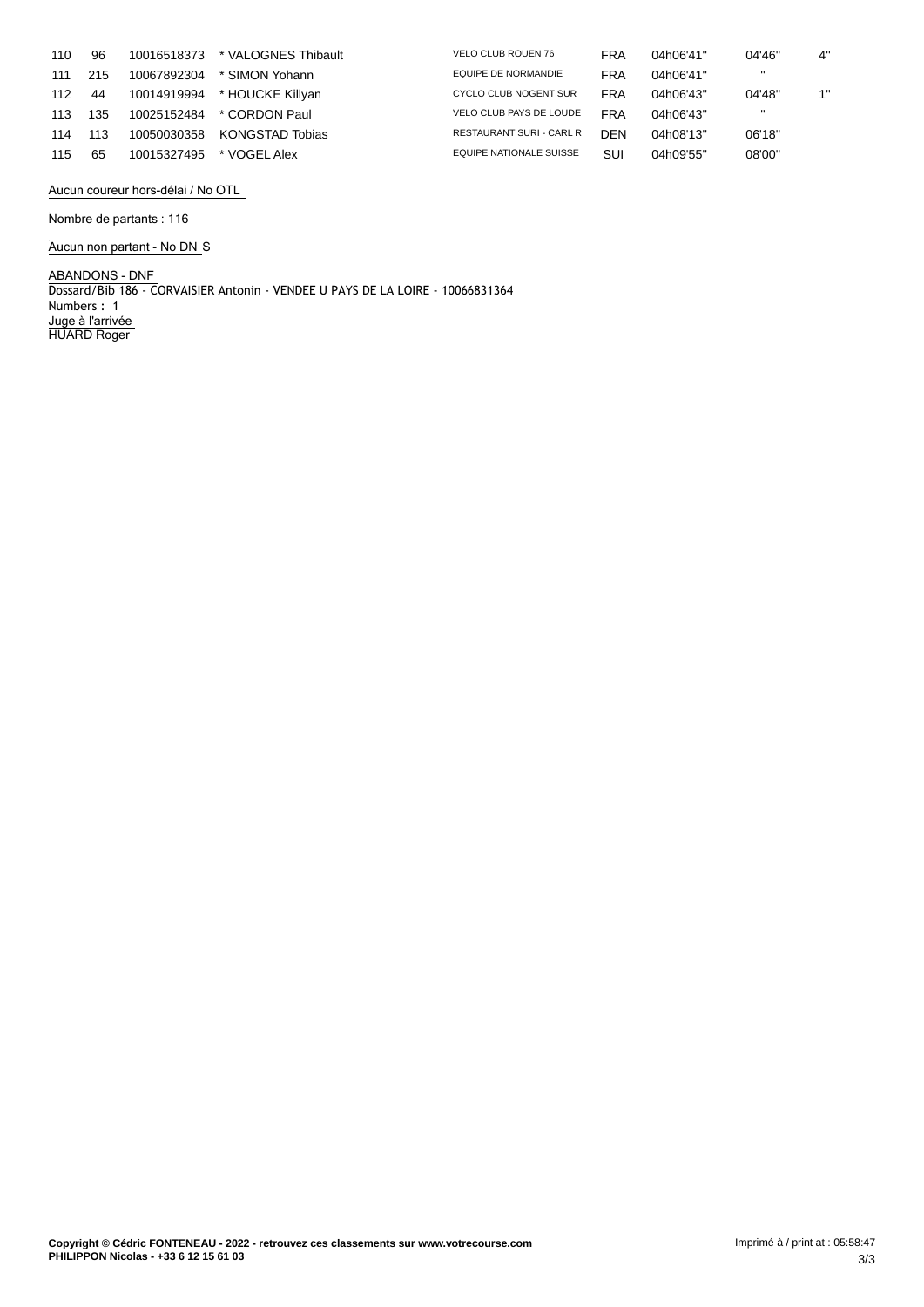

### **CLASSEMENT GENERAL GENERAL CLASSIFICATION**

#### CARENTAN LES MARAIS > CARENTAN LES MARAIS



**Etape - Stage :** 6

**Distance :** 1009.47 km

**Date :** 26/03/2022

**Organisateur - Organiser :** TDN CAEN ORGANISATION

**Epreuve - Race :** TOUR DE NORMANDIE 2022

|                |                    |             |                                           |                                |              | Moyenne - Average: 42.974km/h |                           |
|----------------|--------------------|-------------|-------------------------------------------|--------------------------------|--------------|-------------------------------|---------------------------|
| Rang<br>Rank   | Dos.<br><b>Bib</b> | UCI ID      | <b>NOM Prénom</b><br>Last name First Name | Equipe<br>Team                 | Nat.<br>Nat. | Temps<br>Time                 | Ecart<br>Gap              |
| $\mathbf{1}$   | 86                 | 10069510079 | * LE BERRE Mathis                         | CÔTES D'ARMOR - MARIE MORIN    | <b>FRA</b>   | 23h29'30"                     |                           |
| 2              | 182                | 10009749692 | * BONNET Thomas                           | VENDEE U PAYS DE LA LOIRE      | <b>FRA</b>   | 23h29'35"                     | 05"                       |
| 3              | 15                 | 10023335554 | * MARSMAN Tim                             | METEC - SOLARWATT P/B MANTE    | <b>NED</b>   | 23h29'36"                     | 06"                       |
| 4              | 75                 | 10022680503 | * VAN UDEN Casper                         | DEVELOPMENT TEAM DSM           | <b>NED</b>   | 23h29'37"                     | 07"                       |
| 5              | 2                  | 10068413878 | * PENHOET Paul                            | GROUPAMA - FDJ                 | <b>FRA</b>   | 23h29'42"                     | 12"                       |
| 6              | 26                 | 10064945322 | * VAN EETVELT Lennert                     | LOTTO SOUDAL DEVELOPMENT       | BEL          | 23h29'46"                     | 16"                       |
| $\overline{7}$ | 233                | 10015280211 | * QUARTERMAN Charles                      | PHILIPPE WAGNER CYCLING        | <b>GBR</b>   | 23h29'46"                     | $\mathbf{H}$              |
| 8              | 185                | 10015289810 | * JEANNIERE Emilien                       | VENDEE U PAYS DE LA LOIRE      | <b>FRA</b>   | 23h29'48"                     | 18"                       |
| 9              | 241                | 10054790735 | * CHRETIEN Charles-Etienne                | PREMIER TECH U23 CYCLING PR    | CAN          | 23h29'55"                     | 25"                       |
| 10             | 192                | 10009488806 | <b>NEUMAN Dominik</b>                     | ELKOV - KASPER                 | <b>CZE</b>   | 23h29'58"                     | 28"                       |
| 11             | 131                | 10025438636 | * DAUPHIN Florian                         | VELO CLUB PAYS DE LOUDEAC      | <b>FRA</b>   | 23h29'58"                     | $\mathbf{H}$              |
| 12             | 161                | 10063393019 | * LAMPERTI Luke                           | <b>TRINITY RACING</b>          | <b>USA</b>   | 23h29'58"                     | $\mathbf{H}$              |
| 13             | 54                 | 10025842501 | * VANDEPITTE Nathan                       | BINGOAL PAUWELS SAUCES WB      | <b>FRA</b>   | 23h29'58"                     | H,                        |
| 14             | 12                 | 10022681109 | * BROEX Victor                            | METEC - SOLARWATT P/B MANTE    | <b>NED</b>   | 23h29'58"                     | H.                        |
| 15             | 116                | 10016144824 | * KNUDSEN Oliver                          | RESTAURANT SURI - CARL RAS     | <b>DEN</b>   | 23h29'58"                     | $\mathbf{H}$              |
| 16             | 25                 | 10016488869 | * VAN DER BEKEN Aaron                     | LOTTO SOUDAL DEVELOPMENT       | <b>BEL</b>   | 23h29'58"                     | $\mathbf{H}$              |
| 17             | 73                 | 10046718517 | * BITTNER Pavel                           | DEVELOPMENT TEAM DSM           | <b>CZE</b>   | 23h29'58"                     | H.                        |
| 18             | 142                | 10010946129 | * GOEMAN Andreas                          | TARTELETTO - ISOREX            | <b>BEL</b>   | 23h29'58"                     | H.                        |
| 19             | 93                 | 10015329822 | * LECAMUS LAMBERT Florentin               | VELO CLUB ROUEN 76             | <b>FRA</b>   | 23h29'58"                     | H.                        |
| 20             | 16                 | 10011140735 | * TULNER Rens                             | METEC - SOLARWATT P/B MANTE    | <b>NED</b>   | 23h29'58"                     | $\mathbf{H}$              |
| 21             | 201                | 10010995841 | SUNDERLAND Dylan                          | <b>GLOBAL 6 CYCLING</b>        | AUS          | 23h29'58"                     | $\mathbf{H}$              |
| 22             | 134                | 10067196227 | * MAHOUDO Nolann                          | VELO CLUB PAYS DE LOUDEAC      | <b>FRA</b>   | 23h30'02"                     | 32"                       |
| 23             | 223                | 10015677002 | * HAEST Jasper                            | VOLKERWESSELS CYCLING TEA      | <b>NED</b>   | 23h30'02"                     | $\mathbf{H}$              |
| 24             | 211                | 10011964831 | <b>CHAN TSIN Romain</b>                   | <b>EQUIPE DE NORMANDIE</b>     | <b>FRA</b>   | 23h30'02"                     | $\mathbf{H}$              |
| 25             | 242                | 10027560916 | * DAUSCHY Guillaume                       | PREMIER TECH U23 CYCLING PR    | <b>FRA</b>   | 23h30'02"                     | $\mathbf{H}$              |
| 26             | 196                | 10008708560 | ZAHALKA Matej                             | ELKOV - KASPER                 | <b>CZE</b>   | 23h30'02"                     | $\mathbf{H}$              |
| 27             | 22                 | 10016471287 | * SLOCK Liam                              | LOTTO SOUDAL DEVELOPMENT       | <b>BEL</b>   | 23h30'03"                     | 33"                       |
| 28             | 173                | 10027841004 | <b>GUILLON Celestin</b>                   | LAVAL CYCLISME 53              | <b>FRA</b>   | 23h30'03"                     | $\mathbf{H}$              |
| 29             | 64                 | 10008132826 | <b>VITZTHUM Simon</b>                     | <b>EQUIPE NATIONALE SUISSE</b> | SUI          | 23h30'04"                     | 34"                       |
| 30             | 152                | 10011114867 | * GEE Derek                               | ISRAEL CYCLING ACADEMY         | CAN          | 23h30'04"                     | $\mathbf{H}$              |
| 31             | 166                | 10035025771 | * HAJEK Alexander                         | <b>TRINITY RACING</b>          | AUT          | 23h30'06"                     | 36"                       |
| 32             | 52                 | 10065013828 | * LAMBRECHT Michiel                       | BINGOAL PAUWELS SAUCES WB      | <b>BEL</b>   | 23h30'06"                     | $\mathbf{H}$              |
| 33             | 41                 | 10014165014 | * AVOINE Kévin                            | CYCLO CLUB NOGENT SUR OISE     | FRA          | 23h30'06"                     |                           |
| 34             | 231                | 10014321123 | * ACOSTA Thomas                           | PHILIPPE WAGNER CYCLING        | <b>FRA</b>   | 23h30'06"                     | н.                        |
| 35             | 124                | 10050937512 | <b>EWART Jesse</b>                        | <b>BIKE AID</b>                | <b>IRL</b>   | 23h30'06"                     | $\mathbf{u}$              |
| 36             | 244                | 10059898187 | * RIVARD Nicolas                          | PREMIER TECH U23 CYCLING PR    | CAN          | 23h30'10"                     | 40"                       |
| 37             | 132                | 10073646020 | * LARMET IIan                             | VELO CLUB PAYS DE LOUDEAC      | <b>FRA</b>   | 23h30'27"                     | 57"                       |
| 38             | 122                | 10009508812 | LINO Julian                               | <b>BIKE AID</b>                | <b>FRA</b>   | 23h30'31"                     | 01'01"                    |
| 39             | 203                | 10084197600 | * HAILEMICHAEL Kinfe                      | <b>GLOBAL 6 CYCLING</b>        | <b>ETH</b>   | 23h30'45"                     | 01'15"                    |
| 40             | 126                | 10015685183 | * MOL Wesley                              | <b>BIKE AID</b>                | <b>NED</b>   | 23h30'45"                     | $\mathbf{H}_{\mathrm{c}}$ |
| 41             | 154                | 10030342489 | * FRIGO Marco                             | ISRAEL CYCLING ACADEMY         | ITA          | 23h30'50"                     | 01'20"                    |
| 42             | 5                  | 10055348180 | * PLOWRIGHT Jensen                        | GROUPAMA - FDJ                 | AUS          | 23h30'55"                     | 01'25"                    |
| 43             | 23                 | 10016482102 | * VAN BOVEN Luca                          | LOTTO SOUDAL DEVELOPMENT       | <b>BEL</b>   | 23h30'57"                     | 01'27"                    |
| 44             | 56                 | 10065006754 | * DECLERCK Jelle                          | BINGOAL PAUWELS SAUCES WB      | <b>BEL</b>   | 23h31'00"                     | 01'30"                    |
| 45             | 45                 | 10016243743 | * THEOT Killian                           | CYCLO CLUB NOGENT SUR OISE     | FRA          | 23h31'06"                     | 01'36"                    |
| 46             | 193                | 10015093079 | * OTRUBA Jakub                            | ELKOV - KASPER                 | <b>CZE</b>   | 23h32'46"                     | 03'16"                    |
| 47             | 71                 | 10015685385 | * NABERMAN Tim                            | DEVELOPMENT TEAM DSM           | <b>NED</b>   | 23h33'26"                     | 03'56"                    |
| 48             | 145                | 10012735676 | <b>TEUGELS Lennert</b>                    | TARTELETTO - ISOREX            | <b>BEL</b>   | 23h33'29"                     | 03'59"                    |
| 49             | 43                 | 10049965286 | * MARTHE Nicolas                          | CYCLO CLUB NOGENT SUR OISE     | <b>BEL</b>   | 23h33'35"                     | 04'05"                    |
|                |                    |             |                                           |                                |              |                               |                           |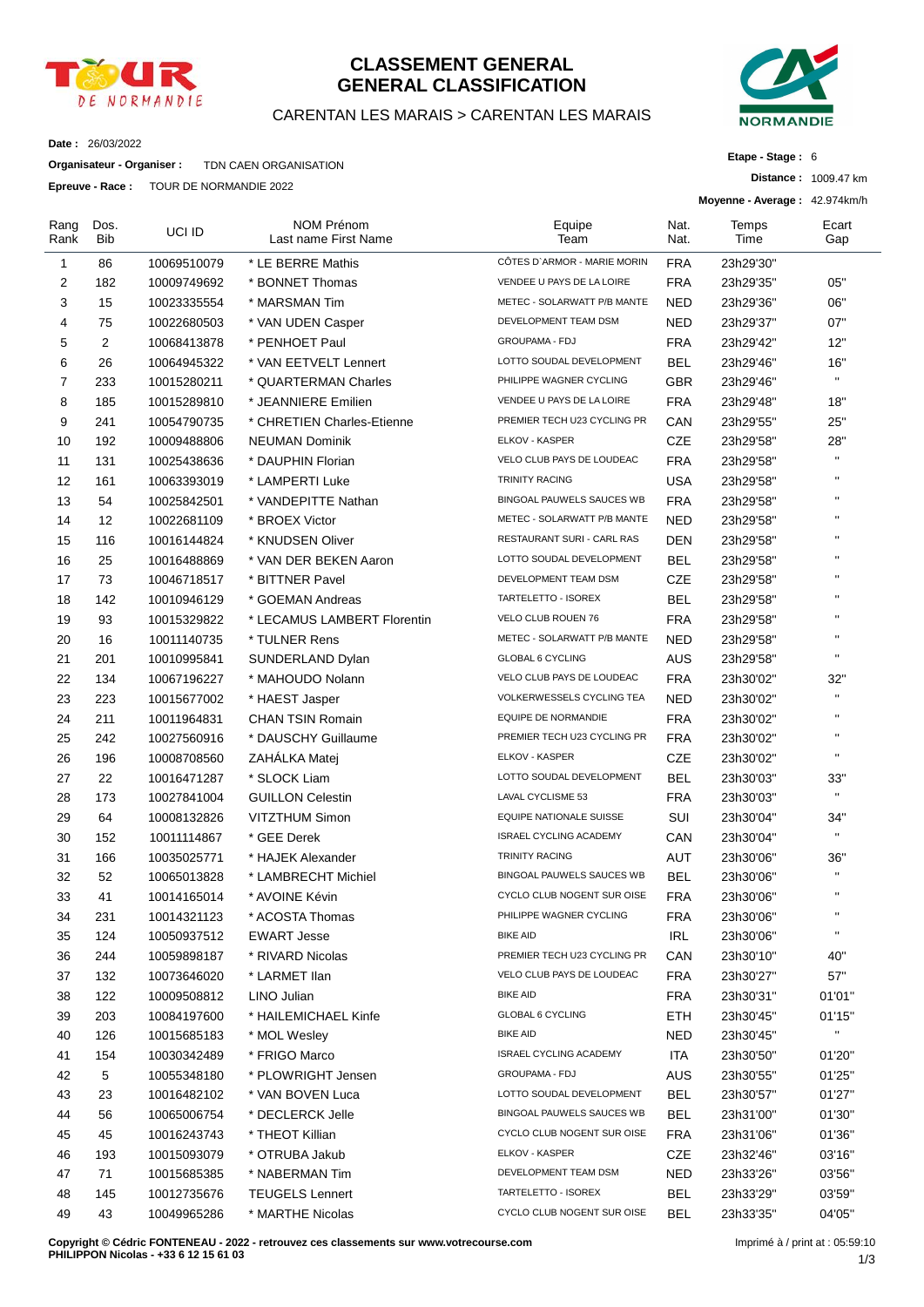| 50  | 141          | 10010978259 | <b>MARCHAND Gianni</b>                                                                  | TARTELETTO - ISOREX           | <b>BEL</b> | 23h33'44" | 04'14"                          |
|-----|--------------|-------------|-----------------------------------------------------------------------------------------|-------------------------------|------------|-----------|---------------------------------|
| 51  | 13           | 10023424874 | * HABETS Jordan                                                                         | METEC - SOLARWATT P/B MANTE   | <b>NED</b> | 23h34'07" | 04'37"                          |
| 52  | $\mathbf{1}$ | 10029194354 | * GERMANI Lorenzo                                                                       | GROUPAMA - FDJ                | ITA        | 23h34'33" | 05'03"                          |
| 53  | 194          | 10008624593 | <b>TOUPALÍK Adam</b>                                                                    | ELKOV - KASPER                | <b>CZE</b> | 23h35'04" | 05'34"                          |
| 54  | 245          | 10059671249 | * PLAMONDON Robin                                                                       | PREMIER TECH U23 CYCLING PR   | CAN        | 23h35'45" | 06'15"                          |
| 55  | 144          | 10008638741 | VAN BREUSSEGEM Elias                                                                    | TARTELETTO - ISOREX           | <b>BEL</b> | 23h35'50" | 06'20"                          |
| 56  | 243          | 10056275643 | * JUNEAU Francis                                                                        | PREMIER TECH U23 CYCLING PR   | CAN        | 23h35'59" | 06'29"                          |
| 57  | 163          | 10023934934 | * REES Oliver                                                                           | <b>TRINITY RACING</b>         | <b>GBR</b> | 23h36'17" | 06'47"                          |
|     |              |             |                                                                                         | <b>AEVOLO</b>                 |            | 23h37'33" |                                 |
| 58  | 35           | 10094824554 | * GULLICKSON Leo                                                                        | <b>GROUPAMA - FDJ</b>         | USA        |           | 08'03"                          |
| 59  | 6            | 10022071625 | * THOMPSON Reuben                                                                       |                               | <b>NZL</b> | 23h37'48" | 08'18"                          |
| 60  | 215          | 10067892304 | * SIMON Yohann                                                                          | EQUIPE DE NORMANDIE           | <b>FRA</b> | 23h38'40" | 09'10"                          |
| 61  | 165          | 10066204302 | * BOICHIS Adrien                                                                        | TRINITY RACING                | <b>FRA</b> | 23h39'20" | 09'50"                          |
| 62  | 174          | 10010589350 | <b>MAITRE Florian</b>                                                                   | LAVAL CYCLISME 53             | <b>FRA</b> | 23h39'28" | 09'58"                          |
| 63  | 42           | 10005875251 | <b>BACON Romain</b>                                                                     | CYCLO CLUB NOGENT SUR OISE    | <b>FRA</b> | 23h39'36" | 10'06"                          |
| 64  | 155          | 10082355206 | * MACKELLAR Alastair                                                                    | ISRAEL CYCLING ACADEMY        | <b>AUS</b> | 23h39'40" | 10'10"                          |
| 65  | 195          | 10003245945 | BÁRTA Jan                                                                               | ELKOV - KASPER                | CZE        | 23h39'48" | 10'18"                          |
| 66  | 85           | 10010019979 | <b>JEANNES Matthieu</b>                                                                 | CÔTES D'ARMOR - MARIE MORIN   | <b>FRA</b> | 23h39'49" | 10'19"                          |
| 67  | 115          | 10051728464 | * NIELSEN Sebastian                                                                     | RESTAURANT SURI - CARL RAS    | DEN        | 23h39'50" | 10'20"                          |
| 68  | 202          | 10023848038 | * MITRI James                                                                           | <b>GLOBAL 6 CYCLING</b>       | NZL        | 23h40'10" | 10'40"                          |
| 69  | 181          | 10023516420 | * BONIFACE Lucas                                                                        | VENDEE U PAYS DE LA LOIRE     | <b>FRA</b> | 23h41'13" | 11'43"                          |
| 70  | 162          | 10073120907 | * ROESEMS Siebe                                                                         | <b>TRINITY RACING</b>         | <b>BEL</b> | 23h42'03" | 12'33"                          |
| 71  | 246          | 10023534305 | * SHEEHAN Riley                                                                         | PREMIER TECH U23 CYCLING PR   | <b>USA</b> | 23h42'16" | 12'46"                          |
| 72  | 226          | 10009495674 | <b>WOLFFENBUTTEL Nils</b>                                                               | VOLKERWESSELS CYCLING TEA     | NED        | 23h42'17" | 12'47"                          |
| 73  | 81           | 10070995694 | * COSTIOU Ewen                                                                          | CÔTES D'ARMOR - MARIE MORIN   | <b>FRA</b> | 23h42'38" | 13'08"                          |
| 74  | 176          | 10027181606 | * RIDEL Damien                                                                          | LAVAL CYCLISME 53             | <b>FRA</b> | 23h42'41" | 13'11"                          |
| 75  | 222          | 10015682153 | * DE JONG Timo                                                                          | VOLKERWESSELS CYCLING TEA     | NED        | 23h42'54" | 13'24"                          |
| 76  | 146          | 10013897353 | DE POORTER Maxime                                                                       | TARTELETTO - ISOREX           | <b>BEL</b> | 23h43'14" | 13'44"                          |
| 77  | 213          | 10015465925 | * MALLE Nicolas                                                                         | EQUIPE DE NORMANDIE           | <b>FRA</b> | 23h43'32" | 14'02"                          |
|     |              |             | * D'HERVEZ Thibault                                                                     | CÔTES D'ARMOR - MARIE MORIN   | <b>FRA</b> |           |                                 |
| 78  | 83           | 10069504120 |                                                                                         | VOLKERWESSELS CYCLING TEA     |            | 23h43'52" | 14'22"                          |
| 79  | 224          | 10011140432 | * VAN SINTMAARTENSDIJK Daan                                                             |                               | NED        | 23h44'08" | 14'38"                          |
| 80  | 184          | 10023895528 | * GEORGE Alfred                                                                         | VENDEE U PAYS DE LA LOIRE     | <b>GBR</b> | 23h44'35" | 15'05"                          |
| 81  | 94           | 10007776451 | LEVASSEUR Jordan                                                                        | VELO CLUB ROUEN 76            | <b>FRA</b> | 23h45'00" | 15'30"                          |
| 82  | 3            | 10053192659 | * PIDCOCK Joseph                                                                        | <b>GROUPAMA - FDJ</b>         | <b>GBR</b> | 23h45'05" | 15'35"                          |
| 83  | 136          | 10101333254 | * VEISTROFFER Baptiste                                                                  | VELO CLUB PAYS DE LOUDEAC     | <b>FRA</b> | 23h47'02" | 17'32"                          |
| 84  | 76           | 10087838130 | * EDDY Patrick                                                                          | DEVELOPMENT TEAM DSM          | AUS        | 23h47'38" | 18'08"                          |
| 85  | 204          | 10054193476 | <b>SESSLER Nicolas</b>                                                                  | GLOBAL 6 CYCLING              | <b>BRA</b> | 23h48'29" | 18'59"                          |
| 86  | 221          | 10023114373 | * BAAK Jord                                                                             | VOLKERWESSELS CYCLING TEA     | <b>NED</b> | 23h48'42" | 19'12"                          |
| 87  | 101          | 10005967403 | <b>REINHARDT Theo</b>                                                                   | EQUIPE NATIONALE ALLEMAGNE    | <b>GER</b> | 23h49'01" | 19'31"                          |
| 88  | 151          | 10046142779 | * PICKRELL Riley                                                                        | <b>ISRAEL CYCLING ACADEMY</b> | CAN        | 23h49'40" | 20'10"                          |
| 89  | 205          | 10014855431 | * FERNANDEZ RUIZ Miguel Angel                                                           | <b>GLOBAL 6 CYCLING</b>       | <b>ESP</b> | 23h50'12" | 20'42"                          |
| 90  | 171          | 10005335687 | <b>BOUTVILLE David</b>                                                                  | LAVAL CYCLISME 53             | <b>FRA</b> | 23h51'37" | 22'07"                          |
| 91  | 183          | 10026139763 | * GROLIER Lucas                                                                         | VENDEE U PAYS DE LA LOIRE     | <b>FRA</b> | 23h52'06" | 22'36"                          |
| 92  | 11           | 10022797711 | * ARTZ Huub                                                                             | METEC - SOLARWATT P/B MANTE   | <b>NED</b> | 23h52'34" | 23'04"                          |
| 93  | 95           | 10015584850 | * OOSTHUIZEN Jason                                                                      | VELO CLUB ROUEN 76            | <b>RSA</b> | 23h53'37" | 24'07"                          |
| 94  | 74           | 10022706468 | * LEIJNSE Enzo                                                                          | DEVELOPMENT TEAM DSM          | <b>NED</b> | 23h54'05" | 24'35"                          |
| 95  | 143          | 10008637933 | VAN DE KERKHOVE Brent                                                                   | TARTELETTO - ISOREX           | <b>BEL</b> | 23h54'28" | 24'58"                          |
| 96  | 111          | 10043796692 | * LARSEN Mathias Alexander E.                                                           | RESTAURANT SURI - CARL RAS    | DEN        | 23h54'49" | 25'19"                          |
| 97  | 225          | 10004593033 | VERMELTFOORT Coen                                                                       | VOLKERWESSELS CYCLING TEA     | <b>NED</b> | 23h56'23" | 26'53"                          |
| 98  | 133          | 10016243238 | * LE PENNEC Guerand                                                                     | VELO CLUB PAYS DE LOUDEAC     | <b>FRA</b> | 23h57'37" | 28'07"                          |
|     |              |             |                                                                                         | <b>AEVOLO</b>                 |            |           |                                 |
| 99  | 33           | 10086903290 | * SHIPLEY Gabriel                                                                       |                               | <b>USA</b> | 23h58'29" | 28'59"                          |
| 100 | 91           | 10026757230 | * CARLOT Matéo                                                                          | VELO CLUB ROUEN 76            | <b>FRA</b> | 23h59'18" | 29'48"                          |
| 101 | 24           | 10055346766 | * RICE Matthew                                                                          | LOTTO SOUDAL DEVELOPMENT      | AUS        | 24h05'06" | 35'36"                          |
| 102 | 112          | 10009864375 | <b>WALLIN Rasmus Bøgh</b>                                                               | RESTAURANT SURI - CARL RAS    | <b>DEN</b> | 24h06'11" | 36'41"                          |
| 103 | 191          | 10015327903 | * BABOR Daniel                                                                          | ELKOV - KASPER                | CZE        | 24h06'32" | 37'02"                          |
| 104 | 113          | 10050030358 | <b>KONGSTAD Tobias</b>                                                                  | RESTAURANT SURI - CARL RAS    | <b>DEN</b> | 24h07'49" | 38'19"                          |
| 105 | 125          | 10015509068 | * DE ROOIJ Jesse                                                                        | <b>BIKE AID</b>               | <b>NED</b> | 24h08'06" | 38'36"                          |
| 106 | 96           | 10016518373 | * VALOGNES Thibault                                                                     | VELO CLUB ROUEN 76            | <b>FRA</b> | 24h09'58" | 40'28"                          |
| 107 | 214          | 10066978278 | * DESMORTREUX Martin                                                                    | EQUIPE DE NORMANDIE           | <b>FRA</b> | 24h12'24" | 42'54"                          |
| 108 | 53           | 10074621777 | * JACQUES Lucas                                                                         | BINGOAL PAUWELS SAUCES WB     | <b>BEL</b> | 24h13'33" | 44'03"                          |
| 109 | 44           | 10014919994 | * HOUCKE Killyan                                                                        | CYCLO CLUB NOGENT SUR OISE    | <b>FRA</b> | 24h13'42" | 44'12"                          |
|     |              |             | Copyright © Cédric FONTENEAU - 2022 - retrouvez ces classements sur www.votrecourse.com |                               |            |           | Imprimé à / print at : 05:59:10 |

**Copyright © Cédric FONTENEAU - 2022 - retrouvez ces classements sur www.votrecourse.com PHILIPPON Nicolas - +33 6 12 15 61 03**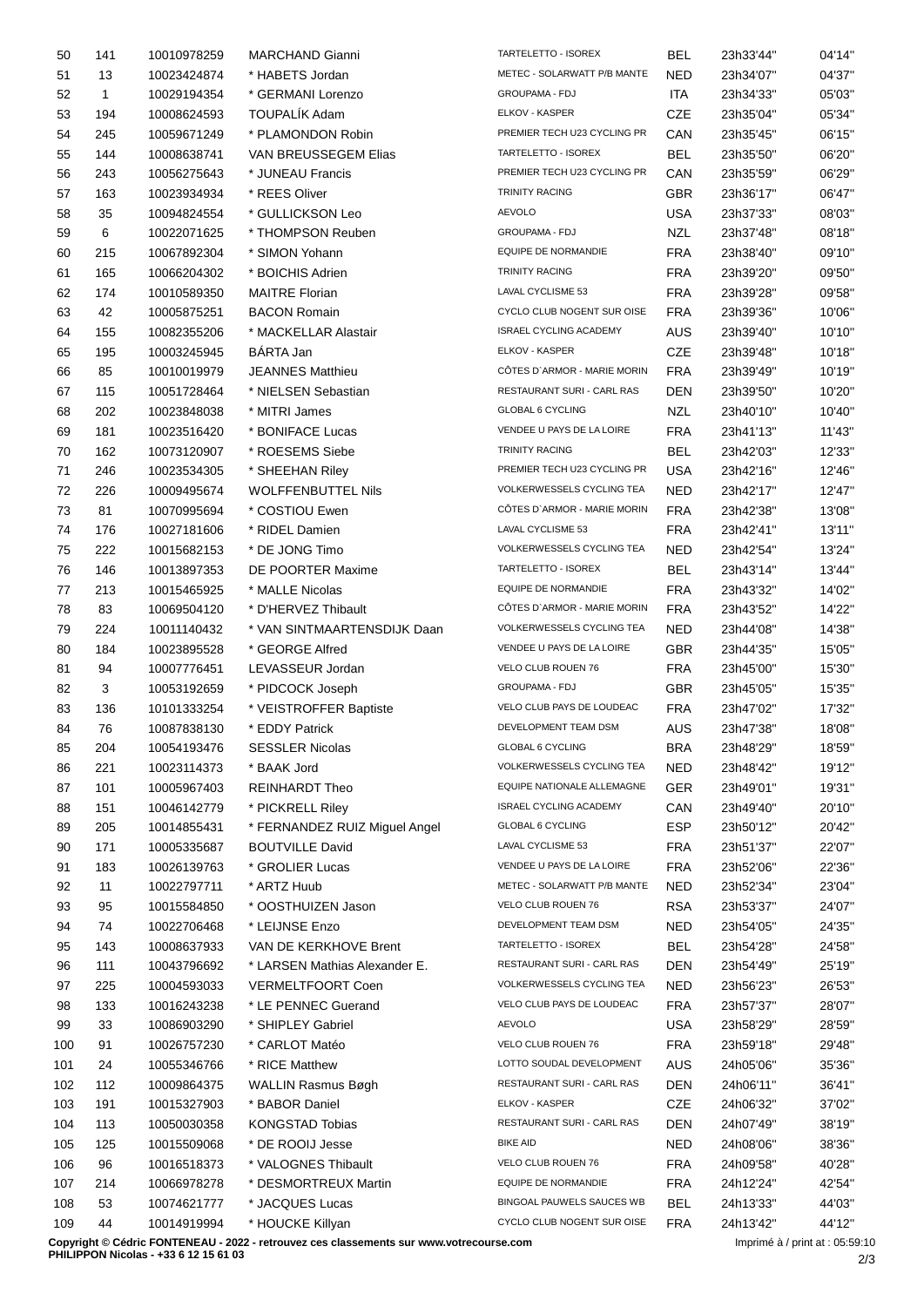| 110 | 65  | 10015327495 | * VOGEL Alex             | EQUIPE NATIONALE SUISSE   | SUI        | 24h17'22" | 47'52"    |
|-----|-----|-------------|--------------------------|---------------------------|------------|-----------|-----------|
| 111 | 62  | 10106944100 | <b>CLEMENCIO Raphael</b> | EQUIPE NATIONALE SUISSE   | SUI        | 24h18'01" | 48'31"    |
| 112 | 36  | 10071931746 | * FEUERHELM Luke         | <b>AEVOLO</b>             | USA        | 24h19'00" | 49'30"    |
| 113 | 216 | 10025857352 | * CHAUVIN Tom            | EQUIPE DE NORMANDIE       | FRA        | 24h34'20" | 01h04'50" |
| 114 | -61 | 10034799035 | * BIELER Dominik         | EQUIPE NATIONALE SUISSE   | SUI        | 24h36'23" | 01h06'53" |
| 115 | 135 | 10025152484 | * CORDON Paul            | VELO CLUB PAYS DE LOUDEAC | <b>FRA</b> | 24h51'50" | 01h22'20" |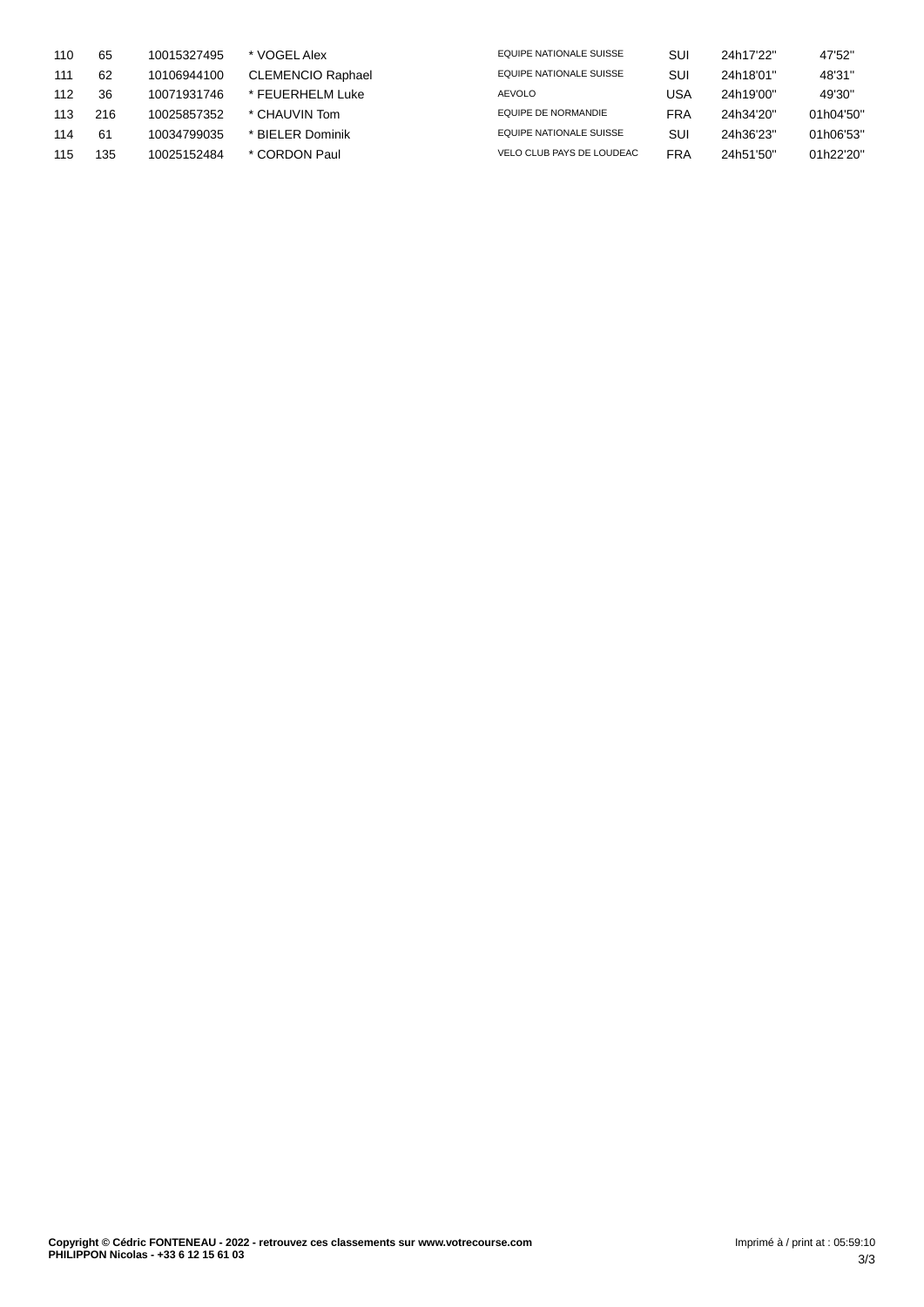

#### CARENTAN LES MARAIS > CARENTAN LES MARAIS **CLASSEMENT PAR POINTS POINTS CLASSIFICATION**



**Date :** 26/03/2022

#### **Organisateur - Organiser :** TDN CAEN ORGANISATION

**Epreuve - Race :** TOUR DE NORMANDIE 2022

| Rg             |                | Dos. Nom Prénom                     | Nat.       | Equipe          | Pts            | Bon. | Rg<br><b>Rk</b> | Dos.<br>Bib.   | Nom Prénom<br>Last name First name                   | UCI ID                     | Equipe<br>Team    | Pts            |
|----------------|----------------|-------------------------------------|------------|-----------------|----------------|------|-----------------|----------------|------------------------------------------------------|----------------------------|-------------------|----------------|
|                |                | km 85.12 - SPRINT BONIFICATION N°1  |            |                 |                |      | $\mathbf{1}$    | 75             | VAN UDEN Casper                                      | 10022680503                | <b>DDS</b>        | 82             |
|                |                |                                     |            |                 |                |      | 2               | $\overline{c}$ | PENHOET Paul                                         | 10068413878                | <b>CGF</b>        | 69             |
| $\mathbf 1$    | 141            | <b>MARCHAND Gianni</b>              | <b>BEL</b> | <b>TIS</b>      | 5              | 3"   | 3               | 5              | PLOWRIGHT Jensen                                     | 10055348180                | CGF               | 55             |
| $\overline{2}$ | 96             | <b>VALOGNES Thibault</b>            | <b>FRA</b> | <b>VCR</b>      | 3              | 2"   | $\overline{4}$  | 185            | <b>JEANNIERE</b> Emilien                             | 10015289810                | <b>VEN</b>        | 53             |
|                |                |                                     |            |                 |                |      | 5               | 15             | <b>MARSMAN Tim</b>                                   | 10023335554                | <b>MET</b>        | 42             |
| 3              | 45             | <b>THEOT Killian</b>                | <b>FRA</b> | <b>CCN</b>      | $\overline{2}$ | 1"   | 6               | 182            | <b>BONNET Thomas</b>                                 | 10009749692                | <b>VEN</b>        | 41             |
| 4              | 44             | <b>HOUCKE Killyan</b>               | <b>FRA</b> | <b>CCN</b>      | 1              |      | $\overline{7}$  | 205            | FERNANDEZ RUIZ Miquel Angel                          | 10014855431                | GLC               | 37             |
|                |                |                                     |            |                 |                |      | 8               | 176            | RIDEL Damien                                         | 10027181606                | L53               | 36             |
|                |                | km 138.75 - SPRINT BONIFICATION N°2 |            |                 |                |      | 9               | 86             | <b>LE BERRE Mathis</b>                               | 10069510079                | CAM               | 35             |
|                |                |                                     |            |                 |                |      | 10              | 23             | VAN BOVEN Luca                                       | 10016482102                | <b>LSD</b>        | 29             |
| 1              | 136            | <b>VEISTROFFER Baptiste</b>         | <b>FRA</b> | <b>VCL</b>      | 5              | 3"   | 11<br>12        | 131            | <b>DAUPHIN Florian</b><br>VAN EETVELT Lennert        | 10025438636                | <b>VCL</b>        | 28             |
|                |                |                                     |            |                 |                |      | 13              | 26<br>192      | <b>NEUMAN Dominik</b>                                | 10064945322<br>10009488806 | <b>LSD</b><br>EKA | 26<br>26       |
| $\overline{2}$ | 96             | <b>VALOGNES Thibault</b>            | <b>FRA</b> | <b>VCR</b>      | 3              | 2"   | 14              | 241            | <b>CHRETIEN Charles-Etienne</b>                      | 10054790735                | PTU               | 25             |
| 3              | 44             | <b>HOUCKE Killyan</b>               | <b>FRA</b> | <b>CCN</b>      | $\overline{2}$ | 1"   | 15              | 81             | <b>COSTIOU Ewen</b>                                  | 10070995694                | CAM               | 23             |
| 4              | 141            | <b>MARCHAND Gianni</b>              | <b>BEL</b> | <b>TIS</b>      | 1              |      | 16              | 45             | <b>THEOT Killian</b>                                 | 10016243743                | <b>CCN</b>        | 22             |
|                |                |                                     |            |                 |                |      | 17              | 225            | VERMELTFOORT Coen                                    | 10004593033                | <b>VWE</b>        | 21             |
|                |                |                                     |            |                 |                |      | 18              | 233            | <b>QUARTERMAN Charles</b>                            | 10015280211                | <b>PWC</b>        | $\overline{2}$ |
| Arrivée        |                |                                     |            |                 |                |      | 19              | 161            | <b>LAMPERTI Luke</b>                                 | 10063393019                | TRI               | 16             |
|                |                |                                     |            |                 |                |      | 20              | 12             | <b>BROEX Victor</b>                                  | 10022681109                | <b>MET</b>        | 16             |
| $\mathbf{1}$   | 15             | <b>MARSMAN Tim</b>                  | <b>NED</b> | <b>MET</b>      | 25             | 10"  | 21              | 246            | SHEEHAN Riley                                        | 10023534305                | PTU               | 16             |
| $\overline{2}$ | 233            | <b>QUARTERMAN Charles</b>           | <b>GBR</b> | <b>PWC</b>      | 20             | 6"   | 22              | 54             | VANDEPITTE Nathan                                    | 10025842501                | <b>WBD</b>        | 15             |
| 3              | 81             | <b>COSTIOU Ewen</b>                 | <b>FRA</b> | CAM             | 16             | 4"   | 23              | 22             | <b>SLOCK Liam</b>                                    | 10016471287                | <b>LSD</b>        | 13             |
|                |                |                                     |            |                 |                |      | 24              | 151            | <b>PICKRELL Riley</b>                                | 10046142779                | <b>ICA</b>        | 12             |
| 4              | 101            | <b>REINHARDT Theo</b>               | GER        | <b>GER</b>      | 14             |      | 25              | 134            | <b>MAHOUDO Nolann</b>                                | 10067196227                | <b>VCL</b>        | 1 <sub>0</sub> |
| 5              | 205            | FERNANDEZ RUIZ Miguel Angel         | <b>ESP</b> | <b>GLC</b>      | 12             |      | 26              | 154            | <b>FRIGO Marco</b>                                   | 10030342489                | <b>ICA</b>        |                |
| 6              | 176            | <b>RIDEL Damien</b>                 | <b>FRA</b> | L <sub>53</sub> | 10             |      | 27              | 101            | <b>REINHARDT Theo</b>                                | 10005967403                | GER               | ç              |
|                |                |                                     |            |                 |                |      | 28              | 201            | SUNDERLAND Dylan                                     | 10010995841                | GLC               |                |
| 7              | 75             | VAN UDEN Casper                     | <b>NED</b> | <b>DDS</b>      | 9              |      | 29<br>30        | 191            | <b>BABOR Daniel</b>                                  | 10015327903                | EKA<br><b>TIS</b> |                |
| 8              | 5              | <b>PLOWRIGHT Jensen</b>             | <b>AUS</b> | <b>CGF</b>      | 8              |      | 31              | 141<br>136     | <b>MARCHAND Gianni</b>                               | 10010978259<br>10101333254 | <b>VCL</b>        |                |
| 9              | 191            | <b>BABOR Daniel</b>                 | <b>CZE</b> | <b>EKA</b>      | $\overline{7}$ |      | 32              | 116            | <b>VEISTROFFER Baptiste</b><br><b>KNUDSEN Oliver</b> | 10016144824                | <b>GSH</b>        |                |
| 10             | 192            | <b>NEUMAN Dominik</b>               | CZE        | <b>EKA</b>      | 6              |      | 33              | 96             | <b>VALOGNES Thibault</b>                             | 10016518373                | <b>VCR</b>        |                |
|                |                |                                     |            |                 |                |      | 34              | 42             | <b>BACON Romain</b>                                  | 10005875251                | <b>CCN</b>        |                |
| 11             | 54             | <b>VANDEPITTE Nathan</b>            | <b>FRA</b> | <b>WBD</b>      | 5              |      | 35              | 142            | <b>GOEMAN Andreas</b>                                | 10010946129                | <b>TIS</b>        |                |
| 12             | 161            | <b>LAMPERTI Luke</b>                | USA        | <b>TRI</b>      | 4              |      | 36              | 173            | <b>GUILLON Celestin</b>                              | 10027841004                | L53               |                |
| 13             | 134            | MAHOUDO Nolann                      | <b>FRA</b> | <b>VCL</b>      | 3              |      | 37              | 245            | PLAMONDON Robin                                      | 10059671249                | PTU               |                |
|                |                |                                     |            |                 |                |      | 38              | 64             | VITZTHUM Simon                                       | 10008132826                | SUI               |                |
| 14             | $\overline{2}$ | PENHOET Paul                        | <b>FRA</b> | <b>CGF</b>      | $\overline{2}$ |      | 39              | 152            | <b>GEE Derek</b>                                     | 10011114867                | <b>ICA</b>        |                |
| 15             | 1              | <b>GERMANI Lorenzo</b>              | <b>ITA</b> | <b>CGF</b>      | 1              |      | 40              | 13             | <b>HABETS Jordan</b>                                 | 10023424874                | <b>MET</b>        | Ś              |

## **Etape - Stage :** 6

#### **Classement de l'étape - Stage classification Classement général - General classification**

| Nat.       | Equipe          | Pts            | Bon. | Rg<br>Rk       | Dos.<br>Bib.   | Nom Prénom<br>Last name First name          | UCI ID                     | Equipe<br>Team    | Pts            |
|------------|-----------------|----------------|------|----------------|----------------|---------------------------------------------|----------------------------|-------------------|----------------|
|            |                 |                |      | $\mathbf{1}$   | 75             | VAN UDEN Casper                             | 10022680503                | <b>DDS</b>        | 82             |
|            |                 |                |      | $\overline{2}$ | $\overline{c}$ | PENHOET Paul                                | 10068413878                | <b>CGF</b>        | 69             |
| BEL        | <b>TIS</b>      | 5              | 3"   | 3              | 5              | PLOWRIGHT Jensen                            | 10055348180                | <b>CGF</b>        | 55             |
|            | <b>VCR</b>      | 3              | 2"   | 4              | 185            | <b>JEANNIERE Emilien</b>                    | 10015289810                | <b>VEN</b>        | 53             |
| FRA        |                 |                |      | 5              | 15             | <b>MARSMAN Tim</b>                          | 10023335554                | <b>MET</b>        | 42             |
| FRA        | <b>CCN</b>      | $\overline{2}$ | 1"   | 6              | 182            | <b>BONNET Thomas</b>                        | 10009749692                | <b>VEN</b>        | 41             |
| FRA        | <b>CCN</b>      | $\mathbf{1}$   |      | $\overline{7}$ | 205            | FERNANDEZ RUIZ Miguel Angel                 | 10014855431                | GLC               | 37             |
|            |                 |                |      | 8              | 176            | <b>RIDEL Damien</b>                         | 10027181606                | L <sub>53</sub>   | 36             |
|            |                 |                |      | 9              | 86             | <b>LE BERRE Mathis</b>                      | 10069510079                | CAM               | 35             |
|            |                 |                |      | 10             | 23             | VAN BOVEN Luca                              | 10016482102                | <b>LSD</b>        | 29             |
|            |                 |                |      | 11             | 131            | <b>DAUPHIN Florian</b>                      | 10025438636                | <b>VCL</b>        | 28             |
| FRA        | <b>VCL</b>      | 5              | 3"   | 12             | 26             | VAN EETVELT Lennert                         | 10064945322                | <b>LSD</b>        | 26             |
| FRA        | <b>VCR</b>      | 3              | 2"   | 13             | 192            | <b>NEUMAN Dominik</b>                       | 10009488806                | EKA               | 26             |
| FRA        | <b>CCN</b>      | $\overline{2}$ | 1"   | 14             | 241            | <b>CHRETIEN Charles-Etienne</b>             | 10054790735                | PTU               | 25             |
|            |                 |                |      | 15             | 81             | <b>COSTIOU Ewen</b>                         | 10070995694                | CAM               | 23             |
| BEL        | <b>TIS</b>      | $\mathbf{1}$   |      | 16             | 45             | <b>THEOT Killian</b>                        | 10016243743                | <b>CCN</b>        | 22             |
|            |                 |                |      | 17             | 225            | <b>VERMELTFOORT Coen</b>                    | 10004593033                | <b>VWE</b>        | 21             |
|            |                 |                |      | 18             | 233            | <b>QUARTERMAN Charles</b>                   | 10015280211                | <b>PWC</b>        | 20             |
|            |                 |                |      | 19             | 161            | <b>LAMPERTI Luke</b>                        | 10063393019                | TRI               | 16             |
| NED        | MET             | 25             | 10"  | 20             | 12             | <b>BROEX Victor</b>                         | 10022681109                | <b>MET</b>        | 16             |
|            |                 |                |      | 21             | 246            | SHEEHAN Riley                               | 10023534305                | PTU               | 16             |
| GBR        | <b>PWC</b>      | 20             | 6"   | 22             | 54             | VANDEPITTE Nathan                           | 10025842501                | <b>WBD</b>        | 15             |
| FRA        | CAM             | 16             | 4"   | 23             | 22             | <b>SLOCK Liam</b>                           | 10016471287                | <b>LSD</b>        | 13             |
|            |                 | 14             |      | 24             | 151            | <b>PICKRELL Riley</b>                       | 10046142779                | ICA               | 12             |
| GER        | <b>GER</b>      |                |      | 25             | 134            | MAHOUDO Nolann                              | 10067196227                | <b>VCL</b>        | 10             |
| ESP        | GLC             | 12             |      | 26             | 154            | <b>FRIGO Marco</b>                          | 10030342489                | <b>ICA</b>        | 9              |
| FRA        | L <sub>53</sub> | 10             |      | 27             | 101            | <b>REINHARDT Theo</b>                       | 10005967403                | GER               | 9              |
|            |                 |                |      | 28             | 201            | SUNDERLAND Dylan                            | 10010995841                | GLC               | $\overline{7}$ |
| NED        | <b>DDS</b>      | 9              |      | 29             | 191            | <b>BABOR Daniel</b>                         | 10015327903                | EKA               | $\overline{7}$ |
| AUS        | <b>CGF</b>      | 8              |      | 30             | 141            | MARCHAND Gianni                             | 10010978259                | <b>TIS</b>        | 6              |
| CZE        | <b>EKA</b>      | 7              |      | 31             | 136            | <b>VEISTROFFER Baptiste</b>                 | 10101333254                | <b>VCL</b>        | 6              |
|            |                 |                |      | 32             | 116            | <b>KNUDSEN Oliver</b>                       | 10016144824                | <b>GSH</b>        | 6              |
| CZE        | <b>EKA</b>      | 6              |      | 33             | 96             | <b>VALOGNES Thibault</b>                    | 10016518373                | <b>VCR</b>        | 6              |
| <b>FRA</b> | <b>WBD</b>      | 5              |      | 34             | 42             | <b>BACON Romain</b>                         | 10005875251                | <b>CCN</b>        | 5              |
|            |                 |                |      | 35             | 142            | <b>GOEMAN Andreas</b>                       | 10010946129                | <b>TIS</b>        | 5              |
| USA        | <b>TRI</b>      | 4              |      | 36             | 173            | <b>GUILLON Celestin</b>                     | 10027841004                | L <sub>53</sub>   | 5              |
| FRA        | <b>VCL</b>      | 3              |      | 37             | 245            | PLAMONDON Robin                             | 10059671249                | PTU               | 5              |
| FRA        | <b>CGF</b>      | 2              |      | 38             | 64             | VITZTHUM Simon                              | 10008132826                | SUI               | 3              |
|            |                 |                |      | 39             | 152            | <b>GEE Derek</b>                            | 10011114867                | ICA               | 3              |
| ITA        | <b>CGF</b>      | $\mathbf{1}$   |      | 40             | 13             | <b>HABETS Jordan</b>                        | 10023424874                | <b>MET</b>        | 3              |
|            |                 |                |      | 41<br>42       | 195<br>115     | BÁRTA Jan<br>NIELSEN Sebastian              | 10003245945                | EKA<br><b>GSH</b> | 3<br>3         |
|            |                 |                |      | 43             | 94             | LEVASSEUR Jordan                            | 10051728464<br>10007776451 | <b>VCR</b>        | 3              |
|            |                 |                |      | 44             |                |                                             |                            | <b>VWE</b>        | 3              |
|            |                 |                |      | 45             | 221<br>44      | <b>BAAK Jord</b>                            | 10023114373<br>10014919994 | <b>CCN</b>        | 3              |
|            |                 |                |      | 46             | 83             | <b>HOUCKE Killyan</b>                       |                            | CAM               | $\overline{c}$ |
|            |                 |                |      | 47             | 171            | D'HERVEZ Thibault<br><b>BOUTVILLE David</b> | 10069504120<br>10005335687 | L53               | $\overline{2}$ |
|            |                 |                |      | 48             | $\mathbf{1}$   | <b>GERMANI Lorenzo</b>                      | 10029194354                | <b>CGF</b>        | $\mathbf{1}$   |
|            |                 |                |      | 49             | 74             | <b>LEIJNSE Enzo</b>                         | 10022706468                | <b>DDS</b>        | $\mathbf{1}$   |
|            |                 |                |      |                |                |                                             |                            |                   |                |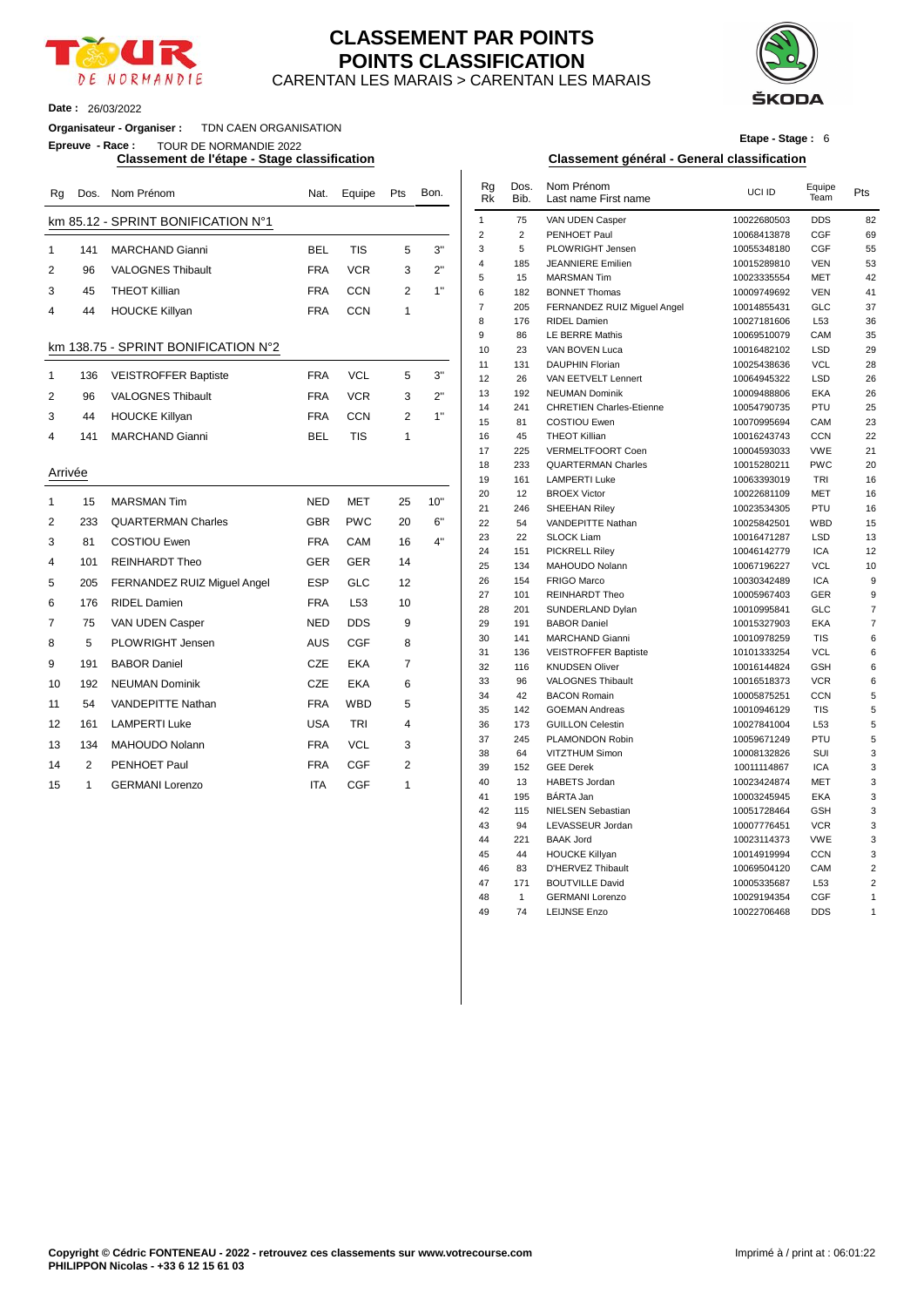

## **MEILLEUR GRIMPEUR MOUNTAIN CLASSIFICATION**



#### CARENTAN LES MARAIS > CARENTAN LES MARAIS

26/03/2022 **Date :**

#### TDN CAEN ORGANISATION **Organisateur - Organiser :**

**Epreuve - Race : TOUR DE NORMANDIE 2022** 

#### **Classement de l'étape - Stage classification Classement général - General classification**

| Rg Dos. Nom Prénom<br>Equipe $P$ ts<br>Bon.<br>Nat.<br>Team<br>Bib Last name First name<br>Rk |  |
|-----------------------------------------------------------------------------------------------|--|
|-----------------------------------------------------------------------------------------------|--|

| Etape - Stage: 6 |
|------------------|
|------------------|

| Bon. | Rg<br><b>Rk</b> | Dos.<br><b>Bib</b> | Nom Prénom<br>Last name First name | UCI ID      | Equipe<br>Team  | Pts            |
|------|-----------------|--------------------|------------------------------------|-------------|-----------------|----------------|
|      | 1               | 22                 | <b>SLOCK Liam</b>                  | 10016471287 | <b>LSD</b>      | 29             |
|      | $\overline{2}$  | 64                 | <b>VITZTHUM Simon</b>              | 10008132826 | SUI             | 26             |
|      | 3               | 143                | VAN DE KERKHOVE Brent              | 10008637933 | <b>TIS</b>      | 17             |
|      | 4               | 86                 | <b>LE BERRE Mathis</b>             | 10069510079 | <b>CAM</b>      | 16             |
|      | 5               | 136                | <b>VEISTROFFER Baptiste</b>        | 10101333254 | <b>VCL</b>      | 16             |
|      | 6               | 42                 | <b>BACON Romain</b>                | 10005875251 | <b>CCN</b>      | 12             |
|      | 7               | 152                | <b>GEE Derek</b>                   | 10011114867 | <b>ICA</b>      | 12             |
|      | 8               | 201                | SUNDERLAND Dylan                   | 10010995841 | <b>GLC</b>      | 10             |
|      | 9               | 171                | <b>BOUTVILLE David</b>             | 10005335687 | L <sub>53</sub> | 10             |
|      | 10              | 6                  | <b>THOMPSON Reuben</b>             | 10022071625 | <b>CGF</b>      | 8              |
|      | 11              | 221                | <b>BAAK Jord</b>                   | 10023114373 | <b>VWE</b>      | $\overline{7}$ |
|      | 12              | 241                | <b>CHRETIEN Charles-Etienne</b>    | 10054790735 | PTU             | $\overline{4}$ |
|      | 13              | 15                 | <b>MARSMAN Tim</b>                 | 10023335554 | <b>MET</b>      | 2              |
|      | 14              | 173                | <b>GUILLON Celestin</b>            | 10027841004 | L <sub>53</sub> | $\overline{2}$ |
|      | 15              | 124                | <b>EWART Jesse</b>                 | 10050937512 | <b>BAI</b>      | 2              |
|      | 16              | 81                 | <b>COSTIOU Ewen</b>                | 10070995694 | CAM             | $\overline{2}$ |
|      | 17              | 205                | FERNANDEZ RUIZ Miquel Angel        | 10014855431 | <b>GLC</b>      | 2              |
|      | 18              | 154                | <b>FRIGO Marco</b>                 | 10030342489 | <b>ICA</b>      | $\mathbf{1}$   |
|      | 19              | 163                | <b>REES Oliver</b>                 | 10023934934 | <b>TRI</b>      | $\mathbf{1}$   |
|      | 20              | 5                  | PLOWRIGHT Jensen                   | 10055348180 | <b>CGF</b>      | $-1$           |
|      | 21              | 101                | <b>REINHARDT Theo</b>              | 10005967403 | <b>GER</b>      | $-1$           |
|      |                 |                    |                                    |             |                 |                |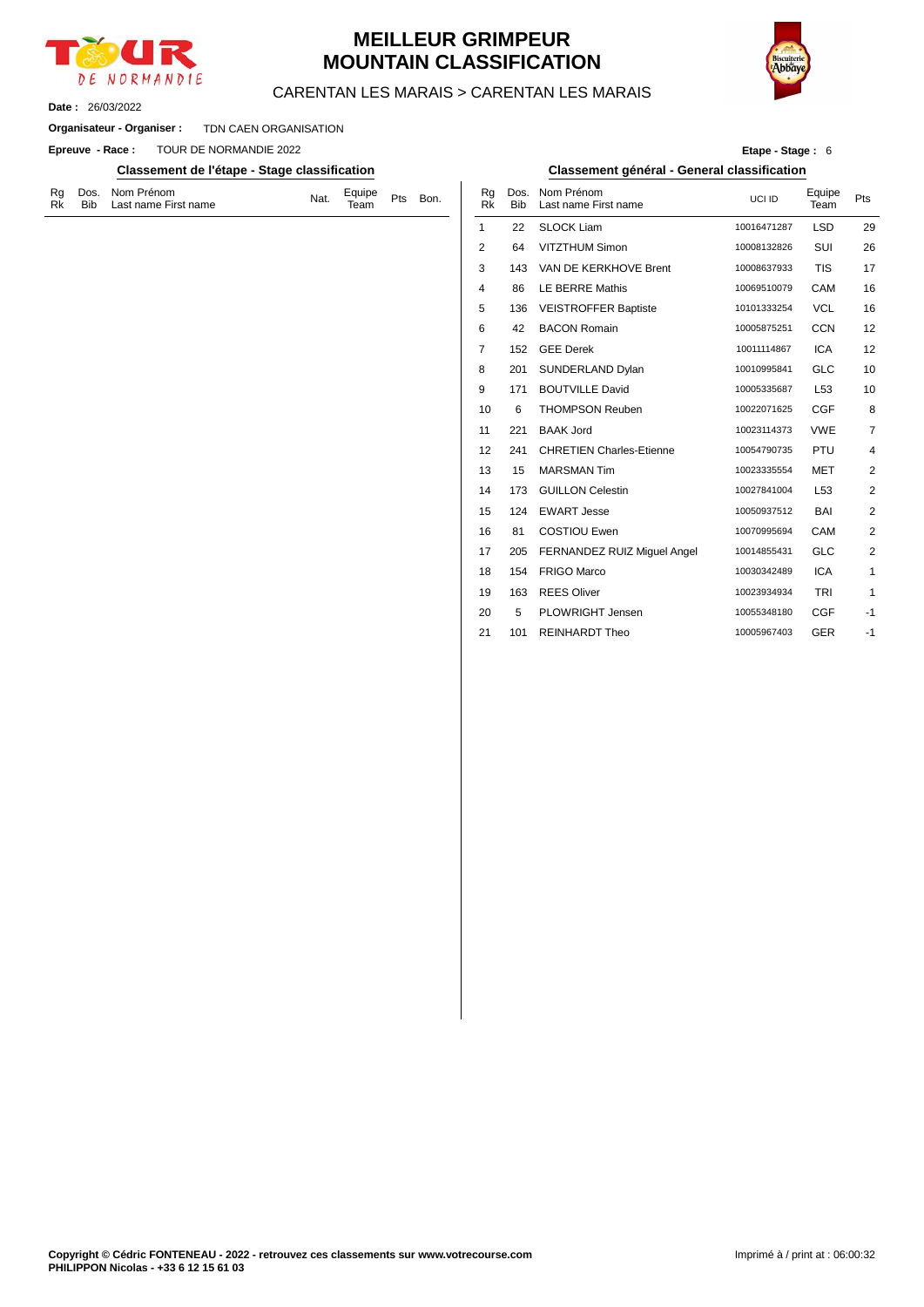

#### CARENTAN LES MARAIS > CARENTAN LES MARAIS **Classement Points Chauds Points Chauds classification**



26/03/2022 **Date :**

#### TDN CAEN ORGANISATION **Organisateur - Organiser :**

**Epreuve - Race : TOUR DE NORMANDIE 2022** 

#### **Classement de l'étape - Stage classification Classement général - General classification**

| Rq<br>Rk                | Dos.<br><b>Bib</b> | Nom Prénom<br>Last name First name    | Nat.       | Equipe<br>Team | Pts | Bon.        | Rq<br>Rk       | Dos.<br><b>Bib</b> | Nom Prénom<br>Last name First |
|-------------------------|--------------------|---------------------------------------|------------|----------------|-----|-------------|----------------|--------------------|-------------------------------|
|                         |                    | $km$ 27.53 - POINT CHAUD $N^{\circ}1$ |            |                |     |             | 1              | 44                 | <b>HOUCKE Killya</b>          |
| 1                       | 136                | <b>VEISTROFFER Baptiste</b>           | <b>FRA</b> | <b>VCL</b>     | 5   | 0           | $\overline{2}$ | 136                | <b>VEISTROFFER</b>            |
| 2                       | 44                 | <b>HOUCKE Killyan</b>                 | <b>FRA</b> | <b>CCN</b>     | 3   | 0           | 3              | 205                | <b>FERNANDEZ R</b>            |
| 3                       | 65                 | <b>VOGEL Alex</b>                     | SUI        | SUI            | 2   | 0           | 4              | 22                 | <b>SLOCK Liam</b>             |
| 4                       | 215                | SIMON Yohann                          | <b>FRA</b> | <b>NOR</b>     | 1   | 0           | 5              | 42                 | <b>BACON Romair</b>           |
|                         |                    |                                       |            |                |     |             | 6              | 154                | FRIGO Marco                   |
|                         |                    | km 101.65 - POINT CHAUD N°2           |            |                |     |             | 7              | 13                 | <b>HABETS Jorda</b>           |
| 1                       | 44                 | <b>HOUCKE Killyan</b>                 | <b>FRA</b> | <b>CCN</b>     | 5   | $\mathbf 0$ | 8              | 152                | <b>GEE Derek</b>              |
| 2                       | 136                | <b>VEISTROFFER Baptiste</b>           | <b>FRA</b> | <b>VCL</b>     | 3   | 0           | 9              | 64                 | <b>VITZTHUM Sim</b>           |
| 3                       | 45                 | <b>THEOT Killian</b>                  | <b>FRA</b> | <b>CCN</b>     | 2   | 0           | 10             | 15                 | <b>MARSMAN Tim</b>            |
| $\overline{\mathbf{4}}$ | 96                 | <b>VALOGNES Thibault</b>              | <b>FRA</b> | <b>VCR</b>     |     | 0           | 11             | 73                 | <b>BITTNER Pave</b>           |

|  |  | <b>Etape - Stage: 6</b> |  |  |
|--|--|-------------------------|--|--|
|--|--|-------------------------|--|--|

| Nom Prénom<br>Last name First name | Nat.       | Equipe<br>Team | Pts          | Bon.        | Rg<br><b>Rk</b> | Dos.<br><b>Bib</b> | Nom Prénom<br>Last name First name | N° licence UCI<br><b>UCI Code</b> | Equipe<br>Team  | Pts                     |
|------------------------------------|------------|----------------|--------------|-------------|-----------------|--------------------|------------------------------------|-----------------------------------|-----------------|-------------------------|
| POINT CHAUD N°1                    |            |                |              |             | 1               | 44                 | <b>HOUCKE Killyan</b>              |                                   | <b>CCN</b>      | 18                      |
| <b>VEISTROFFER Baptiste</b>        | <b>FRA</b> | <b>VCL</b>     | 5            | 0           | 2               | 136                | <b>VEISTROFFER Baptiste</b>        |                                   | <b>VCL</b>      | 16                      |
| <b>HOUCKE Killyan</b>              | <b>FRA</b> | <b>CCN</b>     | 3            | 0           | 3               | 205                | FERNANDEZ RUIZ Miguel Angel        |                                   | <b>GLC</b>      | 9                       |
| <b>VOGEL Alex</b>                  | SUI        | SUI            | 2            | 0           | 4               | 22                 | <b>SLOCK Liam</b>                  |                                   | <b>LSD</b>      | 8                       |
| <b>SIMON Yohann</b>                | <b>FRA</b> | <b>NOR</b>     | $\mathbf{1}$ | 0           | 5               | 42                 | <b>BACON Romain</b>                |                                   | <b>CCN</b>      | 8                       |
|                                    |            |                |              |             | 6               | 154                | <b>FRIGO Marco</b>                 |                                   | <b>ICA</b>      | 7                       |
| - POINT CHAUD N°2                  |            |                |              |             | 7               | 13                 | <b>HABETS Jordan</b>               |                                   | <b>MET</b>      | 6                       |
| <b>HOUCKE Killyan</b>              | <b>FRA</b> | <b>CCN</b>     | 5            | 0           | 8               | 152                | <b>GEE Derek</b>                   |                                   | <b>ICA</b>      | 5                       |
| <b>VEISTROFFER Baptiste</b>        | <b>FRA</b> | <b>VCL</b>     | 3            | 0           | 9               | 64                 | VITZTHUM Simon                     |                                   | SUI             | 4                       |
| <b>THEOT Killian</b>               | <b>FRA</b> | <b>CCN</b>     | 2            | 0           | 10              | 15                 | <b>MARSMAN Tim</b>                 |                                   | <b>MET</b>      | 3                       |
| <b>VALOGNES Thibault</b>           | <b>FRA</b> | <b>VCR</b>     | $\mathbf{1}$ | $\mathbf 0$ | 11              | 73                 | <b>BITTNER Pavel</b>               |                                   | <b>DDS</b>      | 3                       |
|                                    |            |                |              |             | 12              | 231                | <b>ACOSTA Thomas</b>               |                                   | <b>PWC</b>      | 3                       |
|                                    |            |                |              |             | 13              | 221                | <b>BAAK Jord</b>                   |                                   | <b>VWE</b>      | 3                       |
|                                    |            |                |              |             | 14              | 171                | <b>BOUTVILLE David</b>             |                                   | L <sub>53</sub> | 3                       |
|                                    |            |                |              |             | 15              | 86                 | <b>LE BERRE Mathis</b>             |                                   | CAM             | $\overline{\mathbf{c}}$ |
|                                    |            |                |              |             | 16              | 241                | <b>CHRETIEN Charles-Etienne</b>    |                                   | PTU             | $\overline{\mathbf{c}}$ |
|                                    |            |                |              |             | 17              | 45                 | <b>THEOT Killian</b>               |                                   | <b>CCN</b>      | $\overline{2}$          |
|                                    |            |                |              |             | 18              | 65                 | <b>VOGEL Alex</b>                  |                                   | SUI             | $\overline{\mathbf{c}}$ |
|                                    |            |                |              |             | 19              | 182                | <b>BONNET Thomas</b>               |                                   | <b>VEN</b>      | 1                       |
|                                    |            |                |              |             | 20              | 193                | OTRUBA Jakub                       |                                   | EKA             | 1                       |
|                                    |            |                |              |             | 21              | 215                | SIMON Yohann                       |                                   | <b>NOR</b>      | 1                       |
|                                    |            |                |              |             | 22              | 174                | <b>MAITRE Florian</b>              |                                   | L <sub>53</sub> | 1                       |
|                                    |            |                |              |             | 23              | 224                | VAN SINTMAARTENSDIJK Daan          |                                   | <b>VWE</b>      | 1                       |
|                                    |            |                |              |             | 24              | 96                 | <b>VALOGNES Thibault</b>           |                                   | <b>VCR</b>      | 1                       |
|                                    |            |                |              |             |                 |                    |                                    |                                   |                 |                         |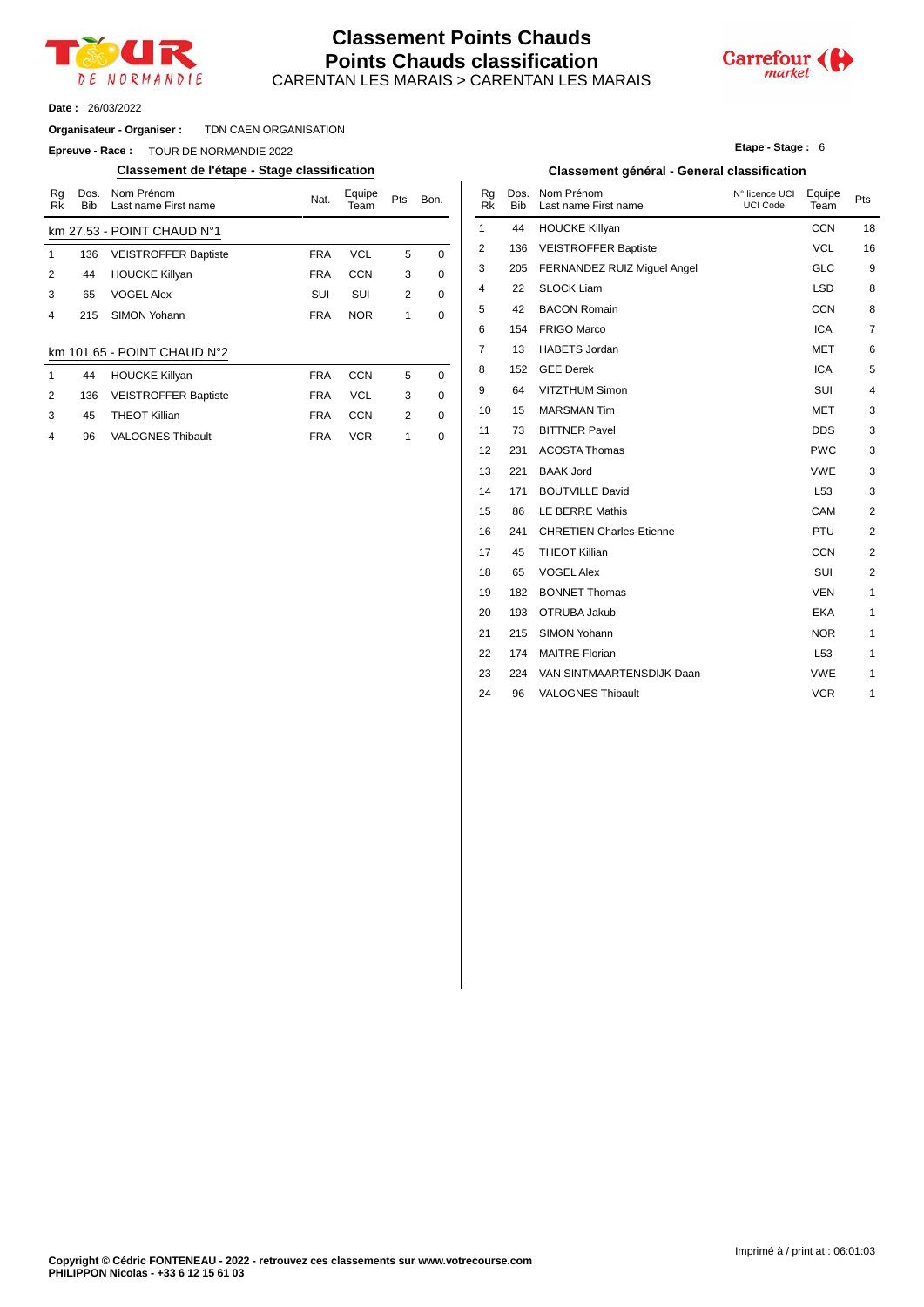

#### CARENTAN LES MARAIS > CARENTAN LES MARAIS **CLASSEMENT GENERAL DES JEUNES BEST YOUNG GENERAL CLASSIFICATION**



#### **Etape - Stage :** 6

**Distance :** 1009.47 km

**Date :** 26/03/2022

#### **Organisateur - Organiser :** TDN CAEN ORGANISATION

**Epreuve - Race :** TOUR DE NORMANDIE 2022

| Rang<br>Rank   | Dos.<br>Bib  | NOM Prénom<br>Last name First Name | Equipe<br>Team                    | UCI ID      | Temps<br>Time | Ecart<br>Gap       |
|----------------|--------------|------------------------------------|-----------------------------------|-------------|---------------|--------------------|
| 1              | 86           | LE BERRE Mathis                    | CÔTES D'ARMOR - MARIE MORIN - U   | 10069510079 | 23h29'30"     |                    |
| 2              | 182          | <b>BONNET Thomas</b>               | VENDEE U PAYS DE LA LOIRE         | 10009749692 | 23h29'35"     | 05"                |
| 3              | 15           | <b>MARSMAN Tim</b>                 | METEC - SOLARWATT P/B MANTEL      | 10023335554 | 23h29'36"     | 06"                |
| 4              | 75           | VAN UDEN Casper                    | DEVELOPMENT TEAM DSM              | 10022680503 | 23h29'37"     | 07"                |
| 5              | 2            | PENHOET Paul                       | <b>GROUPAMA - FDJ</b>             | 10068413878 | 23h29'42"     | 12"                |
| 6              | 26           | <b>VAN EETVELT Lennert</b>         | LOTTO SOUDAL DEVELOPMENT TEAM     | 10064945322 | 23h29'46"     | 16"                |
| $\overline{7}$ | 233          | <b>QUARTERMAN Charles</b>          | PHILIPPE WAGNER CYCLING           | 10015280211 | 23h29'46"     | $\mathbf{H}$       |
| 8              | 185          | <b>JEANNIERE Emilien</b>           | VENDEE U PAYS DE LA LOIRE         | 10015289810 | 23h29'48"     | 18"                |
| 9              | 241          | <b>CHRETIEN Charles-Etienne</b>    | PREMIER TECH U23 CYCLING PROJECT  | 10054790735 | 23h29'55"     | 25"                |
| 10             | 131          | <b>DAUPHIN Florian</b>             | <b>VELO CLUB PAYS DE LOUDEAC</b>  | 10025438636 | 23h29'58"     | 28"                |
| 11             | 161          | <b>LAMPERTI Luke</b>               | <b>TRINITY RACING</b>             | 10063393019 | 23h29'58"     | $\pmb{\mathsf{H}}$ |
| 12             | 54           | VANDEPITTE Nathan                  | BINGOAL PAUWELS SAUCES WB DEVELO  | 10025842501 | 23h29'58"     | $\pmb{\mathsf{u}}$ |
| 13             | 12           | <b>BROEX Victor</b>                | METEC - SOLARWATT P/B MANTEL      | 10022681109 | 23h29'58"     | $\pmb{\mathsf{u}}$ |
| 14             | 116          | <b>KNUDSEN Oliver</b>              | RESTAURANT SURI - CARL RAS        | 10016144824 | 23h29'58"     | $\mathbf{H}$       |
| 15             | 25           | VAN DER BEKEN Aaron                | LOTTO SOUDAL DEVELOPMENT TEAM     | 10016488869 | 23h29'58"     | $\pmb{\mathsf{u}}$ |
| 16             | 73           | <b>BITTNER Pavel</b>               | DEVELOPMENT TEAM DSM              | 10046718517 | 23h29'58"     | $\mathbf{H}$       |
| 17             | 142          | <b>GOEMAN Andreas</b>              | TARTELETTO - ISOREX               | 10010946129 | 23h29'58"     | $\pmb{\mathsf{u}}$ |
| 18             | 93           | <b>LECAMUS LAMBERT Florentin</b>   | <b>VELO CLUB ROUEN 76</b>         | 10015329822 | 23h29'58"     | $\mathbf{H}$       |
| 19             | 16           | <b>TULNER Rens</b>                 | METEC - SOLARWATT P/B MANTEL      | 10011140735 | 23h29'58"     | $\pmb{\mathsf{H}}$ |
| 20             | 134          | MAHOUDO Nolann                     | <b>VELO CLUB PAYS DE LOUDEAC</b>  | 10067196227 | 23h30'02"     | 32"                |
| 21             | 223          | <b>HAEST Jasper</b>                | <b>VOLKERWESSELS CYCLING TEAM</b> | 10015677002 | 23h30'02"     | $\pmb{\mathsf{H}}$ |
| 22             | 242          | <b>DAUSCHY Guillaume</b>           | PREMIER TECH U23 CYCLING PROJECT  | 10027560916 | 23h30'02"     | $\mathbf{H}$       |
| 23             | 22           | <b>SLOCK Liam</b>                  | LOTTO SOUDAL DEVELOPMENT TEAM     | 10016471287 | 23h30'03"     | 33"                |
| 24             | 152          | <b>GEE Derek</b>                   | <b>ISRAEL CYCLING ACADEMY</b>     | 10011114867 | 23h30'04"     | 34"                |
| 25             | 166          | <b>HAJEK Alexander</b>             | <b>TRINITY RACING</b>             | 10035025771 | 23h30'06"     | 36"                |
| 26             | 52           | <b>LAMBRECHT Michiel</b>           | BINGOAL PAUWELS SAUCES WB DEVELO  | 10065013828 | 23h30'06"     | $\mathbf{H}$       |
| 27             | 41           | <b>AVOINE Kévin</b>                | CYCLO CLUB NOGENT SUR OISE        | 10014165014 | 23h30'06"     | $\pmb{\mathsf{u}}$ |
| 28             | 231          | <b>ACOSTA Thomas</b>               | PHILIPPE WAGNER CYCLING           | 10014321123 | 23h30'06"     | $\mathbf{H}$       |
| 29             | 244          | <b>RIVARD Nicolas</b>              | PREMIER TECH U23 CYCLING PROJECT  | 10059898187 | 23h30'10"     | 40"                |
| 30             | 132          | LARMET Ilan                        | VELO CLUB PAYS DE LOUDEAC         | 10073646020 | 23h30'27"     | 57"                |
| 31             | 203          | <b>HAILEMICHAEL Kinfe</b>          | GLOBAL 6 CYCLING                  | 10084197600 | 23h30'45"     | 01'15"             |
| 32             | 126          | <b>MOL Wesley</b>                  | <b>BIKE AID</b>                   | 10015685183 | 23h30'45"     | $\mathbf{H}$       |
| 33             | 154          | <b>FRIGO Marco</b>                 | <b>ISRAEL CYCLING ACADEMY</b>     | 10030342489 | 23h30'50"     | 01'20"             |
| 34             | 5            | PLOWRIGHT Jensen                   | <b>GROUPAMA - FDJ</b>             | 10055348180 | 23h30'55"     | 01'25"             |
| 35             | 23           | VAN BOVEN Luca                     | LOTTO SOUDAL DEVELOPMENT TEAM     | 10016482102 | 23h30'57"     | 01'27"             |
| 36             | 56           | <b>DECLERCK Jelle</b>              | BINGOAL PAUWELS SAUCES WB DEVELO  | 10065006754 | 23h31'00"     | 01'30"             |
| 37             | 45           | <b>THEOT Killian</b>               | CYCLO CLUB NOGENT SUR OISE        | 10016243743 | 23h31'06"     | 01'36"             |
| 38             | 193          | OTRUBA Jakub                       | ELKOV - KASPER                    | 10015093079 | 23h32'46"     | 03'16"             |
| 39             | 71           | NABERMAN Tim                       | DEVELOPMENT TEAM DSM              | 10015685385 | 23h33'26"     | 03'56"             |
| 40             | 43           | <b>MARTHE Nicolas</b>              | CYCLO CLUB NOGENT SUR OISE        | 10049965286 | 23h33'35"     | 04'05"             |
| 41             | 13           | <b>HABETS Jordan</b>               | METEC - SOLARWATT P/B MANTEL      | 10023424874 | 23h34'07"     | 04'37"             |
| 42             | $\mathbf{1}$ | <b>GERMANI Lorenzo</b>             | <b>GROUPAMA - FDJ</b>             | 10029194354 | 23h34'33"     | 05'03"             |
| 43             | 245          | PLAMONDON Robin                    | PREMIER TECH U23 CYCLING PROJECT  | 10059671249 | 23h35'45"     | 06'15"             |
| 44             | 243          | <b>JUNEAU Francis</b>              | PREMIER TECH U23 CYCLING PROJECT  | 10056275643 | 23h35'59"     | 06'29"             |
| 45             | 163          | <b>REES Oliver</b>                 | <b>TRINITY RACING</b>             | 10023934934 | 23h36'17"     | 06'47"             |
| 46             | 35           | <b>GULLICKSON Leo</b>              | <b>AEVOLO</b>                     | 10094824554 | 23h37'33"     | 08'03"             |
| 47             | 6            | <b>THOMPSON Reuben</b>             | <b>GROUPAMA - FDJ</b>             | 10022071625 | 23h37'48"     | 08'18"             |
| 48             | 215          | SIMON Yohann                       | EQUIPE DE NORMANDIE               | 10067892304 | 23h38'40"     | 09'10"             |
| 49             | 165          | <b>BOICHIS Adrien</b>              | <b>TRINITY RACING</b>             | 10066204302 | 23h39'20"     | 09'50"             |
| 50             | 155          | <b>MACKELLAR Alastair</b>          | <b>ISRAEL CYCLING ACADEMY</b>     | 10082355206 | 23h39'40"     | 10'10"             |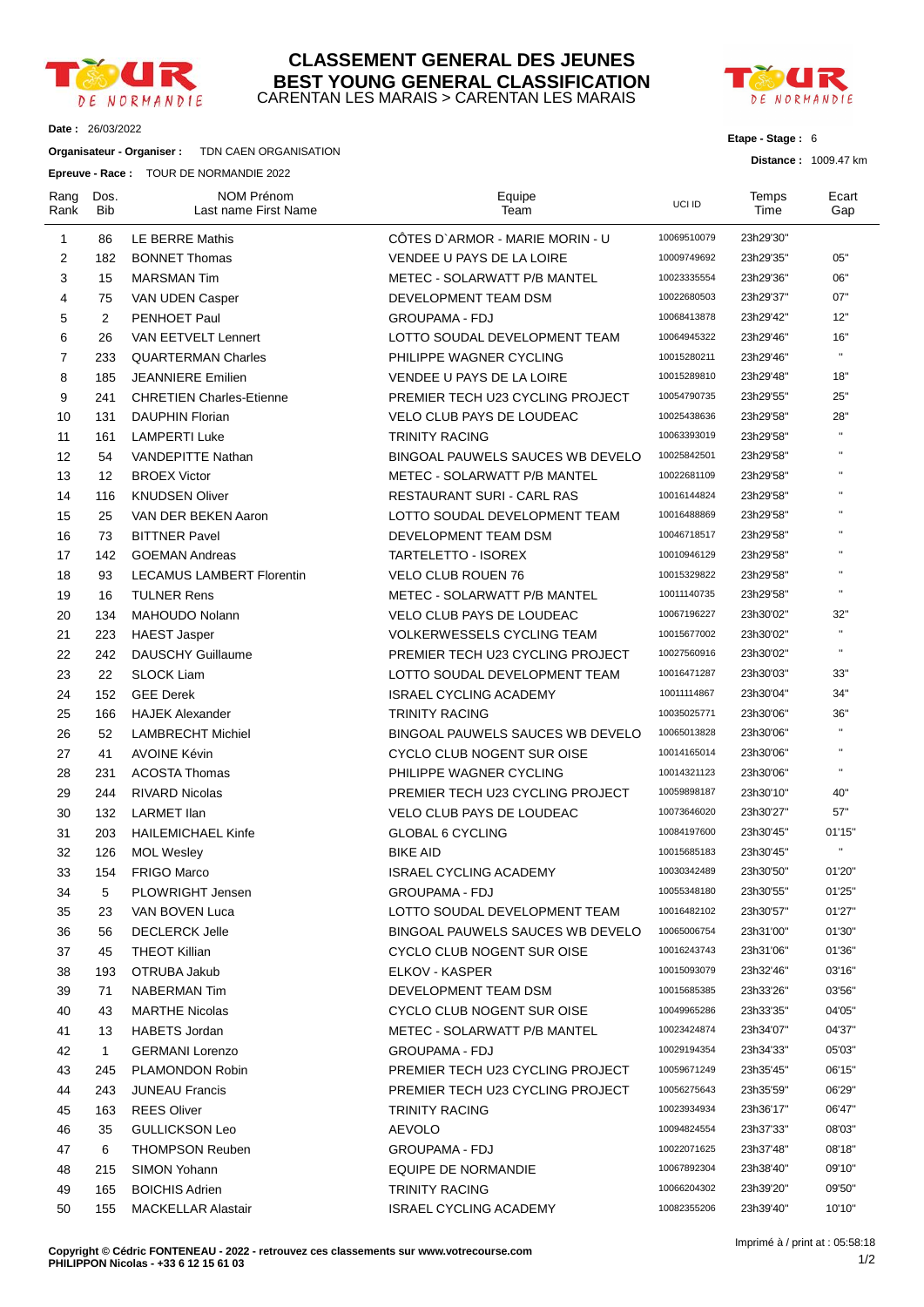| 51 | 115 | <b>NIELSEN Sebastian</b>           | <b>RESTAURANT SURI - CARL RAS</b> | 10051728464 | 23h39'50" | 10'20"    |
|----|-----|------------------------------------|-----------------------------------|-------------|-----------|-----------|
| 52 | 202 | <b>MITRI James</b>                 | <b>GLOBAL 6 CYCLING</b>           | 10023848038 | 23h40'10" | 10'40"    |
| 53 | 181 | <b>BONIFACE Lucas</b>              | VENDEE U PAYS DE LA LOIRE         | 10023516420 | 23h41'13" | 11'43"    |
| 54 | 162 | <b>ROESEMS Siebe</b>               | <b>TRINITY RACING</b>             | 10073120907 | 23h42'03" | 12'33"    |
| 55 | 246 | <b>SHEEHAN Riley</b>               | PREMIER TECH U23 CYCLING PROJECT  | 10023534305 | 23h42'16" | 12'46"    |
| 56 | 81  | <b>COSTIOU Ewen</b>                | CÖTES D'ARMOR - MARIE MORIN - U   | 10070995694 | 23h42'38" | 13'08"    |
| 57 | 176 | <b>RIDEL Damien</b>                | LAVAL CYCLISME 53                 | 10027181606 | 23h42'41" | 13'11"    |
| 58 | 222 | DE JONG Timo                       | <b>VOLKERWESSELS CYCLING TEAM</b> | 10015682153 | 23h42'54" | 13'24"    |
| 59 | 213 | <b>MALLE Nicolas</b>               | <b>EQUIPE DE NORMANDIE</b>        | 10015465925 | 23h43'32" | 14'02"    |
| 60 | 83  | D'HERVEZ Thibault                  | CÔTES D'ARMOR - MARIE MORIN - U   | 10069504120 | 23h43'52" | 14'22"    |
| 61 | 224 | VAN SINTMAARTENSDIJK Daan          | <b>VOLKERWESSELS CYCLING TEAM</b> | 10011140432 | 23h44'08" | 14'38"    |
| 62 | 184 | <b>GEORGE Alfred</b>               | VENDEE U PAYS DE LA LOIRE         | 10023895528 | 23h44'35" | 15'05"    |
| 63 | 3   | PIDCOCK Joseph                     | <b>GROUPAMA - FDJ</b>             | 10053192659 | 23h45'05" | 15'35"    |
| 64 | 136 | <b>VEISTROFFER Baptiste</b>        | VELO CLUB PAYS DE LOUDEAC         | 10101333254 | 23h47'02" | 17'32"    |
| 65 | 76  | <b>EDDY Patrick</b>                | DEVELOPMENT TEAM DSM              | 10087838130 | 23h47'38" | 18'08"    |
| 66 | 221 | <b>BAAK Jord</b>                   | <b>VOLKERWESSELS CYCLING TEAM</b> | 10023114373 | 23h48'42" | 19'12"    |
| 67 | 151 | <b>PICKRELL Riley</b>              | <b>ISRAEL CYCLING ACADEMY</b>     | 10046142779 | 23h49'40" | 20'10"    |
| 68 | 205 | FERNANDEZ RUIZ Miguel Angel        | <b>GLOBAL 6 CYCLING</b>           | 10014855431 | 23h50'12" | 20'42"    |
| 69 | 183 | <b>GROLIER Lucas</b>               | VENDEE U PAYS DE LA LOIRE         | 10026139763 | 23h52'06" | 22'36"    |
| 70 | 11  | <b>ARTZ Huub</b>                   | METEC - SOLARWATT P/B MANTEL      | 10022797711 | 23h52'34" | 23'04"    |
| 71 | 95  | OOSTHUIZEN Jason                   | <b>VELO CLUB ROUEN 76</b>         | 10015584850 | 23h53'37" | 24'07"    |
| 72 | 74  | <b>LEIJNSE Enzo</b>                | DEVELOPMENT TEAM DSM              | 10022706468 | 23h54'05" | 24'35"    |
| 73 | 111 | <b>LARSEN Mathias Alexander E.</b> | <b>RESTAURANT SURI - CARL RAS</b> | 10043796692 | 23h54'49" | 25'19"    |
| 74 | 133 | <b>LE PENNEC Guerand</b>           | <b>VELO CLUB PAYS DE LOUDEAC</b>  | 10016243238 | 23h57'37" | 28'07"    |
| 75 | 33  | <b>SHIPLEY Gabriel</b>             | <b>AEVOLO</b>                     | 10086903290 | 23h58'29" | 28'59"    |
| 76 | 91  | <b>CARLOT Matéo</b>                | <b>VELO CLUB ROUEN 76</b>         | 10026757230 | 23h59'18" | 29'48"    |
| 77 | 24  | <b>RICE Matthew</b>                | LOTTO SOUDAL DEVELOPMENT TEAM     | 10055346766 | 24h05'06" | 35'36"    |
| 78 | 191 | <b>BABOR Daniel</b>                | ELKOV - KASPER                    | 10015327903 | 24h06'32" | 37'02"    |
| 79 | 125 | DE ROOIJ Jesse                     | <b>BIKE AID</b>                   | 10015509068 | 24h08'06" | 38'36"    |
| 80 | 96  | <b>VALOGNES Thibault</b>           | <b>VELO CLUB ROUEN 76</b>         | 10016518373 | 24h09'58" | 40'28"    |
| 81 | 214 | <b>DESMORTREUX Martin</b>          | <b>EQUIPE DE NORMANDIE</b>        | 10066978278 | 24h12'24" | 42'54"    |
| 82 | 53  | <b>JACQUES Lucas</b>               | BINGOAL PAUWELS SAUCES WB DEVELO  | 10074621777 | 24h13'33" | 44'03"    |
| 83 | 44  | <b>HOUCKE Killyan</b>              | CYCLO CLUB NOGENT SUR OISE        | 10014919994 | 24h13'42" | 44'12"    |
| 84 | 65  | <b>VOGEL Alex</b>                  | <b>EQUIPE NATIONALE SUISSE</b>    | 10015327495 | 24h17'22" | 47'52"    |
| 85 | 36  | <b>FEUERHELM Luke</b>              | <b>AEVOLO</b>                     | 10071931746 | 24h19'00" | 49'30"    |
| 86 | 216 | <b>CHAUVIN Tom</b>                 | <b>EQUIPE DE NORMANDIE</b>        | 10025857352 | 24h34'20" | 01h04'50' |
| 87 | 61  | <b>BIELER Dominik</b>              | <b>EQUIPE NATIONALE SUISSE</b>    | 10034799035 | 24h36'23" | 01h06'53' |
| 88 | 135 | <b>CORDON Paul</b>                 | <b>VELO CLUB PAYS DE LOUDEAC</b>  | 10025152484 | 24h51'50" | 01h22'20' |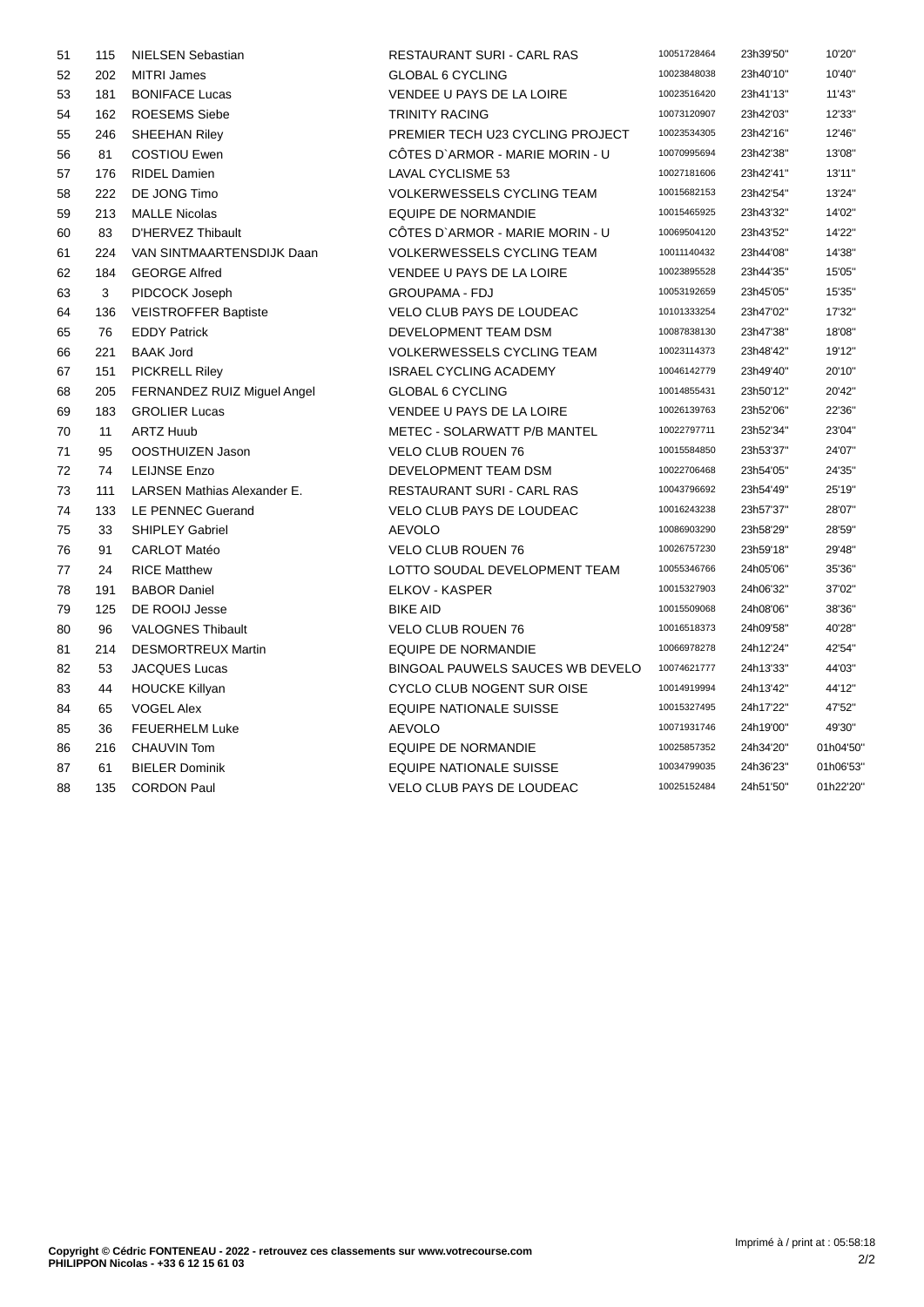

## **CLASSEMENT COMBINE COMBINED CLASSIFICATION**



**Date :** 26/03/2022

**Organisateur - Organiser :** TDN CAEN ORGANISATION

**Epreuve - Race :** TOUR DE NORMANDIE 2022

| DE NORMANDIE |
|--------------|

**Etape - Stage :** 6

| Rang<br>Rank   | Dos.<br><b>Bib</b> | <b>NOM Prénom</b><br><b>Last name First Name</b> | Equipe<br>Team                    | <b>Sprints</b> | <b>Points</b><br>chauds | <b>GPM</b>     | <b>Points</b>  | Général<br>(pour<br>égalité) | Total |
|----------------|--------------------|--------------------------------------------------|-----------------------------------|----------------|-------------------------|----------------|----------------|------------------------------|-------|
| 1              | 86                 | LE BERRE                                         | CÔTES D'ARMOR - MARIE MORIN -     |                | 15                      | 4              | 9              | $\mathbf{1}$                 | 28    |
| 2              | 15                 | <b>MARSMAN</b>                                   | METEC - SOLARWATT P/B MANTEL      |                | 10                      | 13             | 5              | $\overline{c}$               | 28    |
| 3              | 22                 | <b>SLOCK</b>                                     | LOTTO SOUDAL DEVELOPMENT TE       |                | 4                       | $\mathbf{1}$   | 23             | 26                           | 28    |
| 4              | 205                | <b>FERNANDEZ RUIZ</b>                            | <b>GLOBAL 6 CYCLING</b>           |                | 3                       | 18             | $\overline{7}$ | 89                           | 28    |
| 5              | 136                | <b>VEISTROFFER</b>                               | VELO CLUB PAYS DE LOUDEAC         |                | $\overline{2}$          | 5              | 31             | 83                           | 38    |
| 6              | 241                | <b>CHRETIEN</b>                                  | PREMIER TECH U23 CYCLING PROJ     |                | 16                      | 12             | 14             | 8                            | 42    |
| $\overline{7}$ | 42                 | <b>BACON</b>                                     | <b>CYCLO CLUB NOGENT SUR OISE</b> |                | 5                       | 6              | 34             | 63                           | 45    |
| 8              | 154                | <b>FRIGO</b>                                     | <b>ISRAEL CYCLING ACADEMY</b>     |                | 6                       | 16             | 26             | 40                           | 48    |
| 9              | 64                 | <b>VITZTHUM</b>                                  | <b>EQUIPE NATIONALE SUISSE</b>    |                | 9                       | 2              | 38             | 28                           | 49    |
| 10             | 152                | <b>GEE</b>                                       | <b>ISRAEL CYCLING ACADEMY</b>     |                | 8                       | $\overline{7}$ | 39             | 29                           | 54    |
| 11             | 221                | <b>BAAK</b>                                      | <b>VOLKERWESSELS CYCLING TEAM</b> |                | 13                      | 11             | 44             | 86                           | 68    |
| 12             | 171                | <b>BOUTVILLE</b>                                 | <b>LAVAL CYCLISME 53</b>          |                | 14                      | 9              | 47             | 90                           | 70    |
| 13             | 182                | <b>BONNET</b>                                    | VENDEE U PAYS DE LA LOIRE         |                | 20                      |                | 6              | 46                           | 26    |
| 14             | 81                 | COSTIOU                                          | CÔTES D'ARMOR - MARIE MORIN -     |                |                         | 17             | 15             | 73                           | 32    |
| 15             | 45                 | <b>THEOT</b>                                     | CYCLO CLUB NOGENT SUR OISE        |                | 17                      |                | 16             | 44                           | 33    |
| 16             | 201                | SUNDERLAND                                       | <b>GLOBAL 6 CYCLING</b>           |                |                         | 8              | 28             | 20                           | 36    |
| 17             | 44                 | <b>HOUCKE</b>                                    | <b>CYCLO CLUB NOGENT SUR OISE</b> |                | 1                       |                | 45             | 109                          | 46    |
| 18             | 13                 | <b>HABETS</b>                                    | METEC - SOLARWATT P/B MANTEL      |                | $\overline{7}$          |                | 40             | 51                           | 47    |
| 19             | 173                | <b>GUILLON</b>                                   | LAVAL CYCLISME 53                 |                |                         | 14             | 36             | 27                           | 50    |
| 20             | 96                 | VALOGNES                                         | VELO CLUB ROUEN 76                |                | 24                      |                | 33             | 106                          | 57    |
| 21             | 75                 | <b>VAN UDEN</b>                                  | DEVELOPMENT TEAM DSM              |                |                         |                | $\mathbf{1}$   | 3                            | 1     |
| 22             | 2                  | <b>PENHOET</b>                                   | <b>GROUPAMA - FDJ</b>             |                |                         |                | $\overline{2}$ | $\boldsymbol{4}$             | 2     |
| 23             | 5                  | <b>PLOWRIGHT</b>                                 | <b>GROUPAMA - FDJ</b>             |                |                         |                | 3              | 41                           | 3     |
| 24             | 143                | VAN DE KERKHOVE                                  | TARTELETTO - ISOREX               |                |                         | 3              |                | 95                           | 3     |
| 25             | 185                | <b>JEANNIERE</b>                                 | VENDEE U PAYS DE LA LOIRE         |                |                         |                | 4              | $\overline{7}$               | 4     |
| 26             | 176                | <b>RIDEL</b>                                     | LAVAL CYCLISME 53                 |                |                         |                | 8              | 74                           | 8     |
| 27             | 23                 | VAN BOVEN                                        | LOTTO SOUDAL DEVELOPMENT TE       |                |                         |                | 10             | 42                           | 10    |
| 28             | 6                  | <b>THOMPSON</b>                                  | <b>GROUPAMA - FDJ</b>             |                |                         | 10             |                | 59                           | 10    |
| 29             | 131                | <b>DAUPHIN</b>                                   | VELO CLUB PAYS DE LOUDEAC         |                |                         |                | 11             | 10                           | 11    |
| 30             | 73                 | <b>BITTNER</b>                                   | DEVELOPMENT TEAM DSM              |                | 11                      |                |                | 16                           | 11    |
| 31             | 26                 | <b>VAN EETVELT</b>                               | LOTTO SOUDAL DEVELOPMENT TE       |                |                         |                | 12             | 5                            | 12    |
| 32             | 231                | <b>ACOSTA</b>                                    | PHILIPPE WAGNER CYCLING           |                | 12                      |                |                | 33                           | 12    |
| 33             | 192                | <b>NEUMAN</b>                                    | <b>ELKOV - KASPER</b>             |                |                         |                | 13             | 9                            | 13    |
| 34             | 124                | <b>EWART</b>                                     | <b>BIKE AID</b>                   |                |                         | 15             |                | 34                           | 15    |
| 35             | 225                | <b>VERMELTFOORT</b>                              | <b>VOLKERWESSELS CYCLING TEAM</b> |                |                         |                | 17             | 97                           | 17    |
| 36             |                    | 233 QUARTERMAN                                   | PHILIPPE WAGNER CYCLING           |                |                         |                | 18             | 6                            | 18    |
| 37             | 65                 | <b>VOGEL</b>                                     | <b>EQUIPE NATIONALE SUISSE</b>    |                | 18                      |                |                | 110                          | 18    |
| 38             | 161                | LAMPERTI                                         | <b>TRINITY RACING</b>             |                |                         |                | 19             | 11                           | 19    |
| 39             |                    | 193 OTRUBA                                       | ELKOV - KASPER                    |                | 19                      |                |                | 45                           | 19    |
| 40             |                    | 163 REES                                         | TRINITY RACING                    |                |                         | 19             |                | 57                           | 19    |
| 41             | 12 <sup>°</sup>    | <b>BROEX</b>                                     | METEC - SOLARWATT P/B MANTEL      |                |                         |                | 20             | 13                           | 20    |
| 42             | 215                | <b>SIMON</b>                                     | EQUIPE DE NORMANDIE               |                | 21                      |                |                | 60                           | 21    |
| 43             | 246                | SHEEHAN                                          | PREMIER TECH U23 CYCLING PROJ     |                |                         |                | 21             | 71                           | 21    |
| 44             | 54                 | <b>VANDEPITTE</b>                                | BINGOAL PAUWELS SAUCES WB DE      |                |                         |                | 22             | 12                           | 22    |
| 45             | 174                | MAITRE                                           | <b>LAVAL CYCLISME 53</b>          |                | 22                      |                |                | 62                           | 22    |
| 46             |                    | 224 VAN SINTMAARTENSDIJK                         | <b>VOLKERWESSELS CYCLING TEAM</b> |                | 23                      |                |                | 79                           | 23    |
| 47             | 151                | <b>PICKRELL</b>                                  | ISRAEL CYCLING ACADEMY            |                |                         |                | 24             | 88                           | 24    |
| 48             | 134                | <b>MAHOUDO</b>                                   | VELO CLUB PAYS DE LOUDEAC         |                |                         |                | 25             | 21                           | 25    |
| 49             | 101                | REINHARDT                                        | EQUIPE NATIONALE ALLEMAGNE        |                |                         |                | 27             | 87                           | 27    |
| 50             | 191                | <b>BABOR</b>                                     | ELKOV - KASPER                    |                |                         |                | 29             | 103                          | 29    |
| 51             | 141                | <b>MARCHAND</b>                                  | TARTELETTO - ISOREX               |                |                         |                | 30             | 50                           | 30    |
| 52             | 116                | <b>KNUDSEN</b>                                   | RESTAURANT SURI - CARL RAS        |                |                         |                | 32             | 14                           | 32    |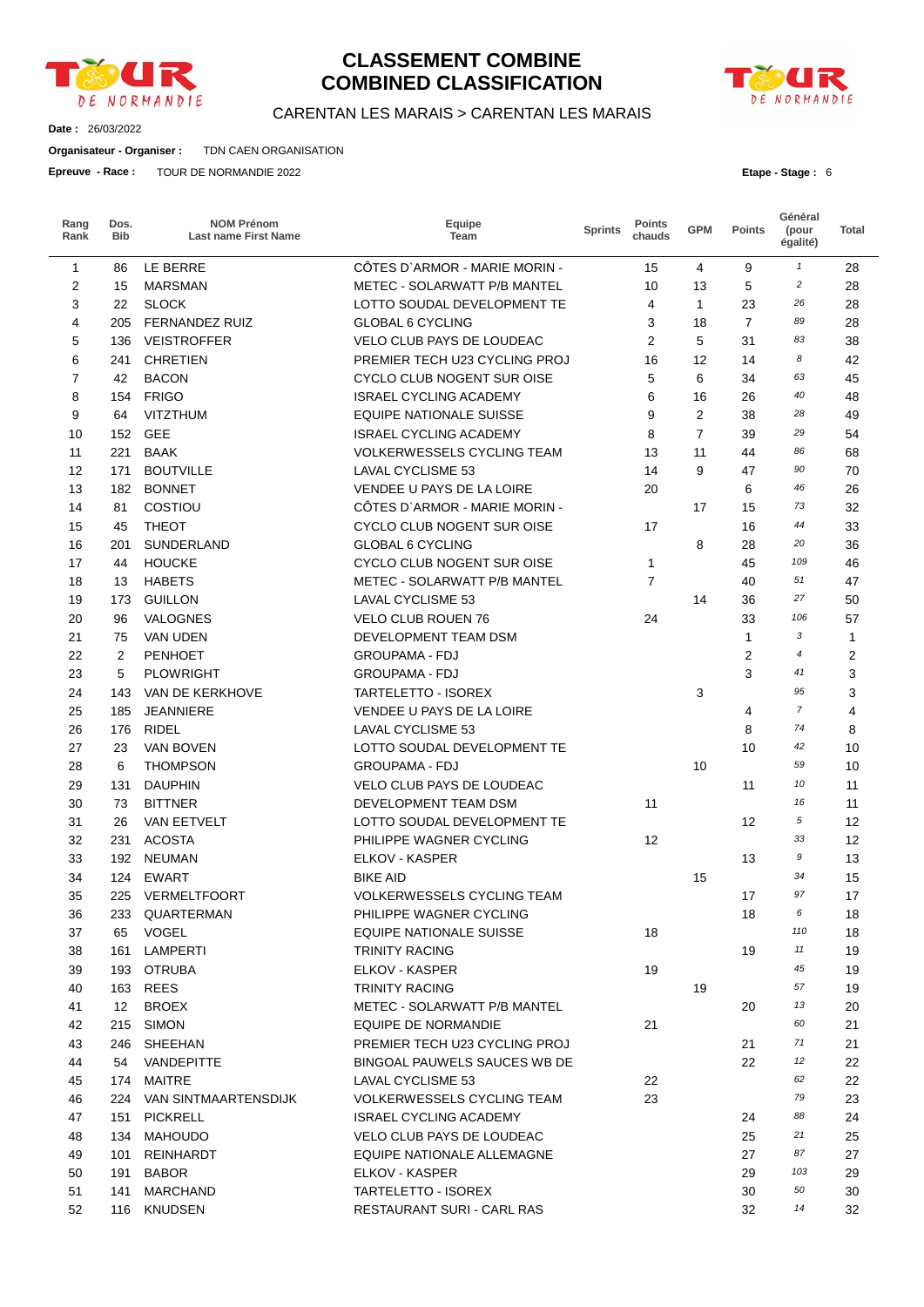| Rang<br>Rank | Dos.<br><b>Bib</b> | <b>NOM Prénom</b><br>Last name First Name | Equipe<br>Team                | <b>Sprints</b> | <b>Points</b><br>chauds | <b>GPM</b> | <b>Points</b> | Général<br>(pour<br>égalité) | <b>Total</b> |
|--------------|--------------------|-------------------------------------------|-------------------------------|----------------|-------------------------|------------|---------------|------------------------------|--------------|
| 53           | 142                | <b>GOEMAN</b>                             | TARTELETTO - ISOREX           |                |                         |            | 35            | 17                           | 35           |
| 54           | 245                | <b>PLAMONDON</b>                          | PREMIER TECH U23 CYCLING PROJ |                |                         |            | 37            | 54                           | 37           |
| 55           | 195                | <b>BARTA</b>                              | ELKOV - KASPER                |                |                         |            | 41            | 65                           | 41           |
| 56           | 115                | <b>NIELSEN</b>                            | RESTAURANT SURI - CARL RAS    |                |                         |            | 42            | 67                           | 42           |
| 57           | 94                 | <b>LEVASSEUR</b>                          | <b>VELO CLUB ROUEN 76</b>     |                |                         |            | 43            | 81                           | 43           |
| 58           | 83                 | D'HERVEZ                                  | CÔTES D'ARMOR - MARIE MORIN - |                |                         |            | 46            | 78                           | 46           |
| 59           |                    | <b>GERMANI</b>                            | <b>GROUPAMA - FDJ</b>         |                |                         |            | 48            | 52                           | 48           |
| 60           | 74                 | <b>LEIJNSE</b>                            | DEVELOPMENT TEAM DSM          |                |                         |            | 49            | 94                           | 49           |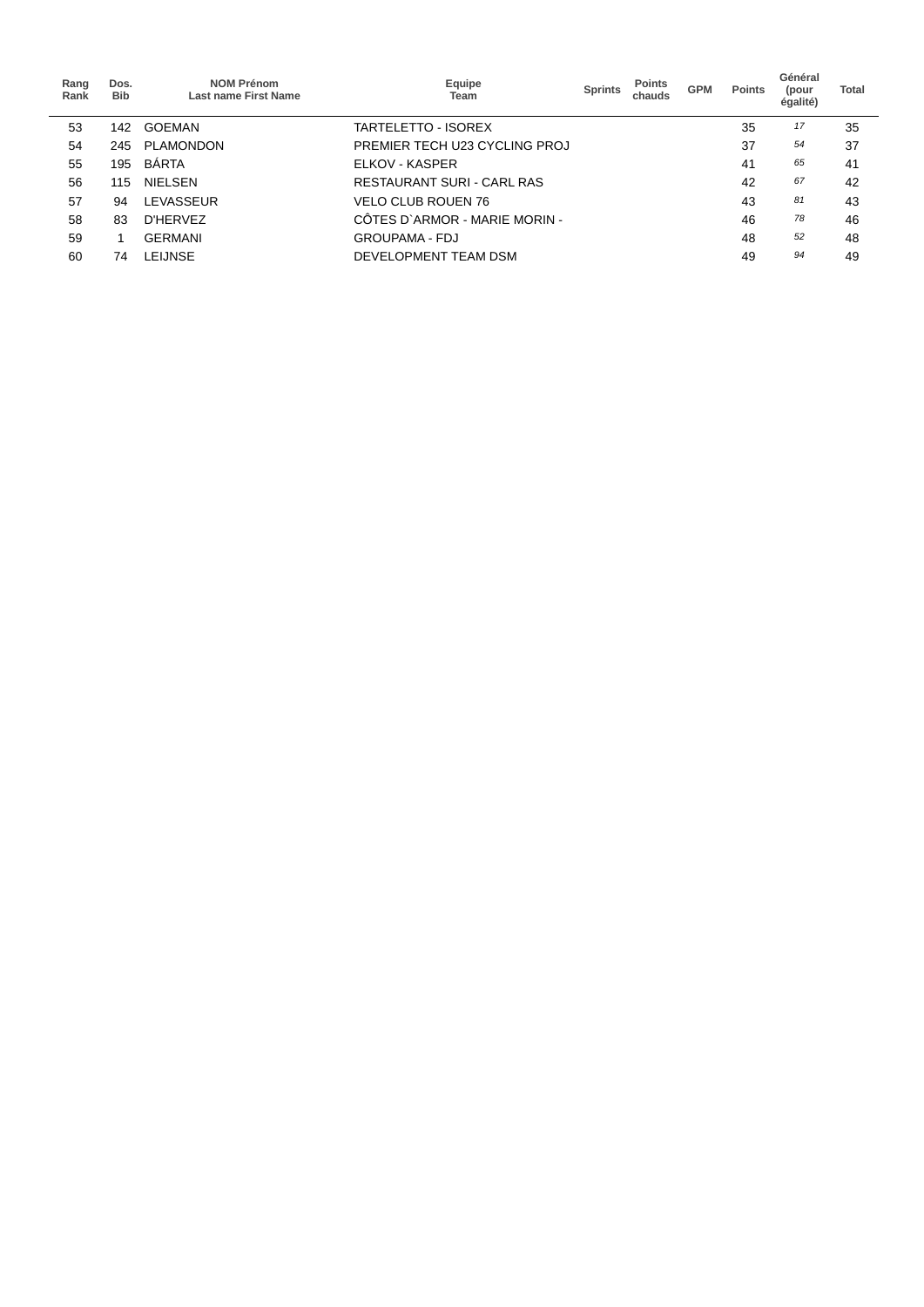

### **CLASSEMENT PAR EQUIPE - TEAM CLASSIFICATION**

CARENTAN LES MARAIS > CARENTAN LES MARAIS



**Etape - Stage :** 6

#### **Date :** 26/03/2022

 $\overline{a}$ 

**Organisateur - Organiser :** TDN CAEN ORGANISATION

**Epreuve - Race :** TOUR DE NORMANDIE 2022

#### **Classement de l'étape - Stage classification Classement général - Général classification**

| Rg<br>Rk | Equipe<br>Team                                                | Temps<br>Time          | Ecart<br>Gap |  |
|----------|---------------------------------------------------------------|------------------------|--------------|--|
| 1        | METEC - SOLARWATT P/B MANTEL<br>15 - 12 - 16                  | 12h05'57"              |              |  |
| 2        | COTES D'ARMOR - MARIE MORIN - U<br>$81 - 86 - 83$             | 12h05'57"              |              |  |
| 3        | <b>GROUPAMA - FDJ</b><br>$5 - 2 - 1$                          | 12h06'03"              | 06"          |  |
| 4        | ELKOV - KASPER<br>191 - 192 - 195                             | 12h06'03"              | 06"          |  |
| 5        | VELO CLUB PAYS DE LOUDEAC<br>134 - 132 - 131                  | 12h06'03"              | 06"          |  |
| 6        | <b>VOLKERWESSELS CYCLING TEAM</b><br>223 - 224 - 225          | 12h06'03"              | 06"          |  |
| 7        | <b>BINGOAL PAUWELS SAUCES WB</b><br>DEVELOPMENT TEAM          | 12h06'03"              | 06"          |  |
| 8        | $54 - 52 - 56$<br><b>TRINITY RACING</b>                       | 12h06'03"              | 06"          |  |
| 9<br>10  | 161 - 166 - 165<br>LAVAL CYCLISME 53<br>176 - 171 - 173       | 12h06'03"<br>12h06'03" | 06"<br>06"   |  |
| 11       | LOTTO SOUDAL DEVELOPMENT TEAM<br>$22 - 25 - 26$               | 12h06'03"              | 06"          |  |
| 12       | DEVELOPMENT TEAM DSM<br>$75 - 73 - 71$                        | 12h06'03"              | 06"          |  |
| 13       | RESTAURANT SURI - CARL RAS<br>$112 - 115 - 116$               | 12h06'03"              | 06"          |  |
| 14       | <b>VELO CLUB ROUEN 76</b><br>$93 - 94 - 91$                   | 12h06'03"              | 06"          |  |
| 15       | <b>GLOBAL 6 CYCLING</b><br>205 - 202 - 204                    | 12h06'03"              | 06"          |  |
| 16       | <b>EQUIPE DE NORMANDIE</b><br>214 - 211 - 213                 | 12h06'03"              | 06"          |  |
| 17       | <b>AEVOLO</b><br>$33 - 36 - 35$<br>CYCLO CLUB NOGENT SUR OISE | 12h06'03"              | 06"          |  |
| 18       | $42 - 43 - 45$<br><b>TARTELETTO - ISOREX</b>                  | 12h06'03"              | 06"          |  |
| 19       | 145 - 142 - 144<br><b>BIKE AID</b>                            | 12h06'03"              | 06"          |  |
| 20       | 122 - 124 - 126<br>PREMIER TECH U23 CYCLING PROJECT           | 12h06'03"              | 06"          |  |
| 21       | 242 - 244 - 241<br><b>ISRAEL CYCLING ACADEMY</b>              | 12h06'03"              | 06"          |  |
| 22       | 154 - 151 - 155<br><b>EQUIPE NATIONALE SUISSE</b>             | 12h08'10"              | 02'13"       |  |
| 23       | 64 - 61 - 62<br>VENDEE U PAYS DE LA LOIRE<br>184 - 185 - 182  | 12h09'54"              | 03'57"       |  |

| Rg<br>Rk | Equipe<br>Team                                       | Temps<br>Time | Ecart<br>Gap |
|----------|------------------------------------------------------|---------------|--------------|
| 1        | METEC - SOLARWATT P/B MANTEL                         | 70h29'48"     |              |
| 2        | LOTTO SOUDAL DEVELOPMENT TEAM                        | 70h29'54"     | 06"          |
| 3        | PREMIER TECH U23 CYCLING PROJECT                     | 70h29'59"     | 11"          |
| 4        | <b>GROUPAMA - FDJ</b>                                | 70h30'00"     | 12"          |
| 5        | <b>ELKOV - KASPER</b>                                | 70h30'02"     | 14"          |
| 6        | <b>BIKE AID</b>                                      | 70h30'06"     | 18"          |
| 7        | VELO CLUB PAYS DE LOUDEAC                            | 70h30'18"     | 30"          |
| 8        | BINGOAL PAUWELS SAUCES WB<br><b>DEVELOPMENT TEAM</b> | 70h31'04"     | 01'16"       |
| 9        | DEVELOPMENT TEAM DSM                                 | 70h32'12"     | 02'24"       |
| 10       |                                                      | 70h32'19"     | 02'31"       |
| 11       | <b>TRINITY RACING</b>                                | 70h33'39"     | 03'51"       |
| 12       | CYCLO CLUB NOGENT SUR OISE                           | 70h34'35"     | 04'47"       |
| 13       | TARTELETTO - ISOREX                                  | 70h35'44"     | 05'56"       |
| 14       | VENDEE U PAYS DE LA LOIRE                            | 70h35'46"     | 05'58"       |
| 15       | <b>GLOBAL 6 CYCLING</b>                              | 70h38'39"     | 08'51"       |
| 16       | <b>VOLKERWESSELS CYCLING TEAM</b>                    | 70h39'02"     | 09'14"       |
| 17       | <b>ISRAEL CYCLING ACADEMY</b>                        | 70h40'45"     | 10'57"       |
| 18       | <b>LAVAL CYCLISME 53</b>                             | 70h46'31"     | 16'43"       |
| 19       | CÔTES D`ARMOR - MARIE MORIN - U                      | 70h47'34"     | 17'46"       |
| 20       | <b>EQUIPE DE NORMANDIE</b>                           | 70h56'46"     | 26'58"       |
| 21       | <b>VELO CLUB ROUEN 76</b>                            | 70h56'55"     | 27'07"       |
| 22       | <b>RESTAURANT SURI - CARL RAS</b>                    | 71h25'48"     | 56'00"       |
| 23       | AEVOLO                                               | 71h34'29"     | 01h04'41"    |
|          | <b>EQUIPE NATIONALE SUISSE</b>                       |               |              |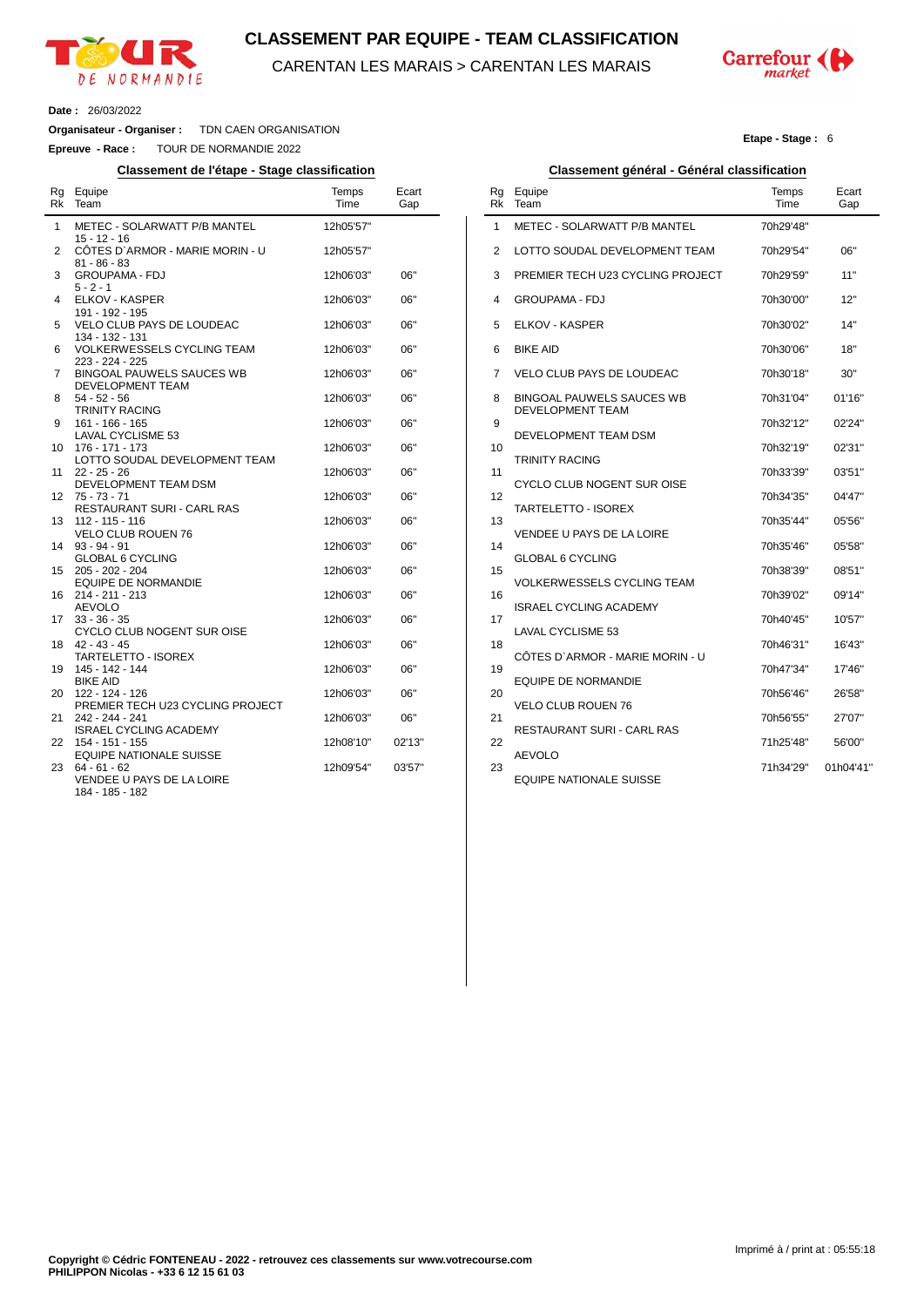#### DUCEY LES CHÉRIS > CAEN **ORDRE DES VOITURES POUR L'ETAPE N° 7 CONVOY ORDER FOR STAGE 7**

27/03/2022 **Date :**

TDN CAEN ORGANISATION **Organisateur - Organiseur :**

TOUR DE NORMANDIE 2022 **Epreuve - Race :**

| Rang<br>Rank   | Equipe<br>Team                            |
|----------------|-------------------------------------------|
| 1              | CÔTES D'ARMOR - MARIE MORIN - U           |
| $\overline{2}$ | <b>VENDEE U PAYS DE LA LOIRE</b>          |
| 3              | METEC - SOLARWATT P/B MANTEL              |
| 4              | <b>DEVELOPMENT TEAM DSM</b>               |
| 5              | <b>GROUPAMA - FDJ</b>                     |
| 6              | LOTTO SOUDAL DEVELOPMENT TEAM             |
| $\overline{7}$ | PHILIPPE WAGNER CYCLING                   |
| 8              | PREMIER TECH U23 CYCLING PROJECT          |
| 9              | ELKOV - KASPER                            |
| 10             | <b>VELO CLUB PAYS DE LOUDEAC</b>          |
| 11             | <b>TRINITY RACING</b>                     |
| 12             | BINGOAL PAUWELS SAUCES WB DEVELOPMENT TEA |
| 13             | RESTAURANT SURI - CARL RAS                |
| 14             | <b>TARTELETTO - ISOREX</b>                |
| 15             | <b>VELO CLUB ROUEN 76</b>                 |
| 16             | <b>GLOBAL 6 CYCLING</b>                   |
| 17             | <b>VOLKERWESSELS CYCLING TEAM</b>         |
| 18             | <b>EQUIPE DE NORMANDIE</b>                |
| 19             | <b>LAVAL CYCLISME 53</b>                  |
| 20             | <b>EQUIPE NATIONALE SUISSE</b>            |
| 21             | <b>ISRAEL CYCLING ACADEMY</b>             |
| 22             | <b>CYCLO CLUB NOGENT SUR OISE</b>         |
| 23             | <b>BIKE AID</b>                           |
| 24             | <b>AEVOLO</b>                             |
| 25             | <b>EQUIPE NATIONALE ALLEMAGNE</b>         |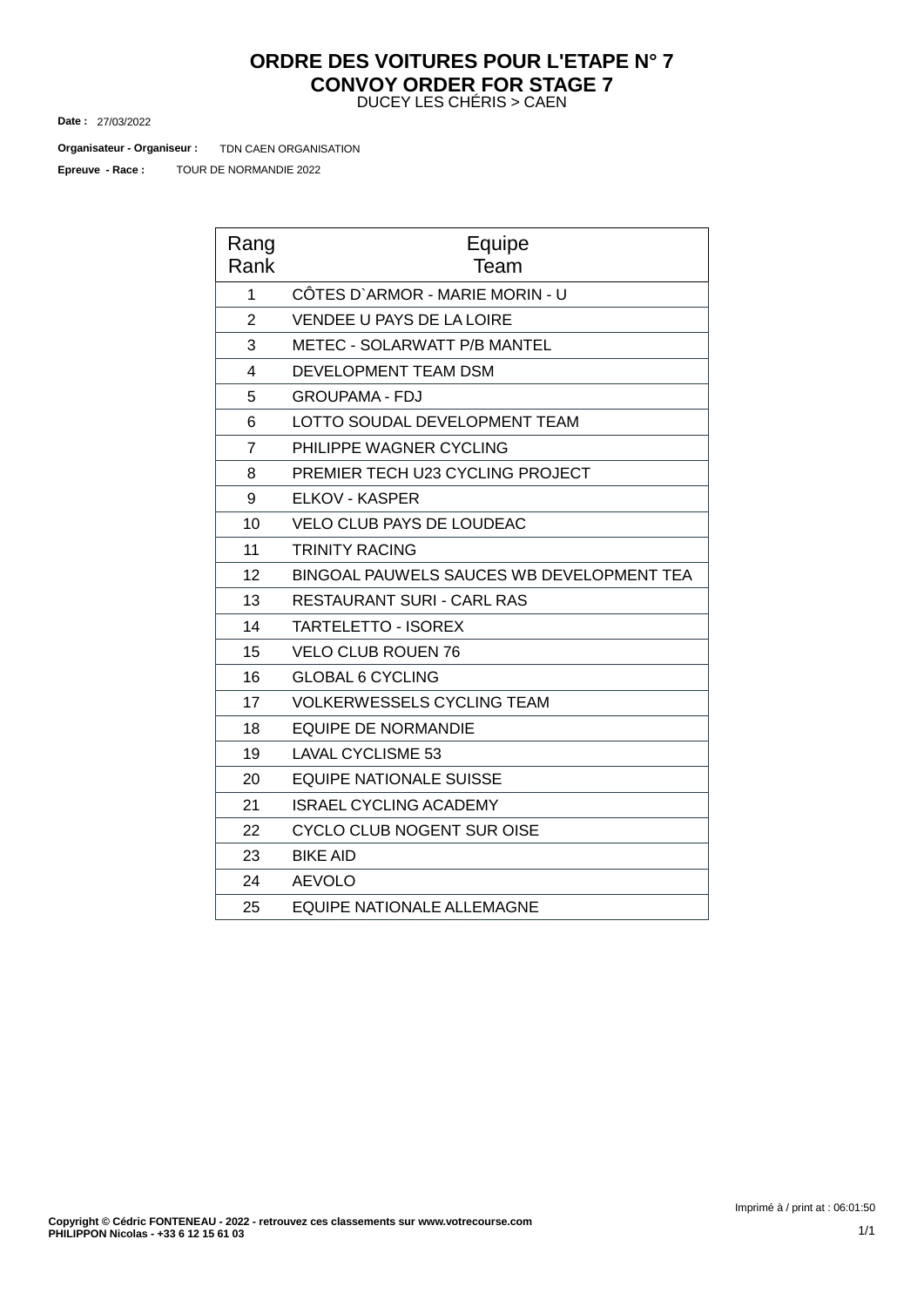

# **Communiqué Médical N°4**

## **ETAPE 6 : CARENTAN LES MARAIS > [CARENTAN](https://www.procyclingstats.com/race/tour-of-turkey/2021/stage-1) LES MARAIS**

Dossards 83,45,76,35, chute au km 3, repartis Dossards 203 et 24, chute au km 6, repartis Dossard 186, chute au km 51, traumatisme thoracique droit, hospitalisation CH Saint-Lo Dossard 3, chute au km 65, reparti Dossards 143,113,174,151,241,245,243,246,41, plaies de ripages divers, pour le 41 douleur au coude gauche importante, radio si besoin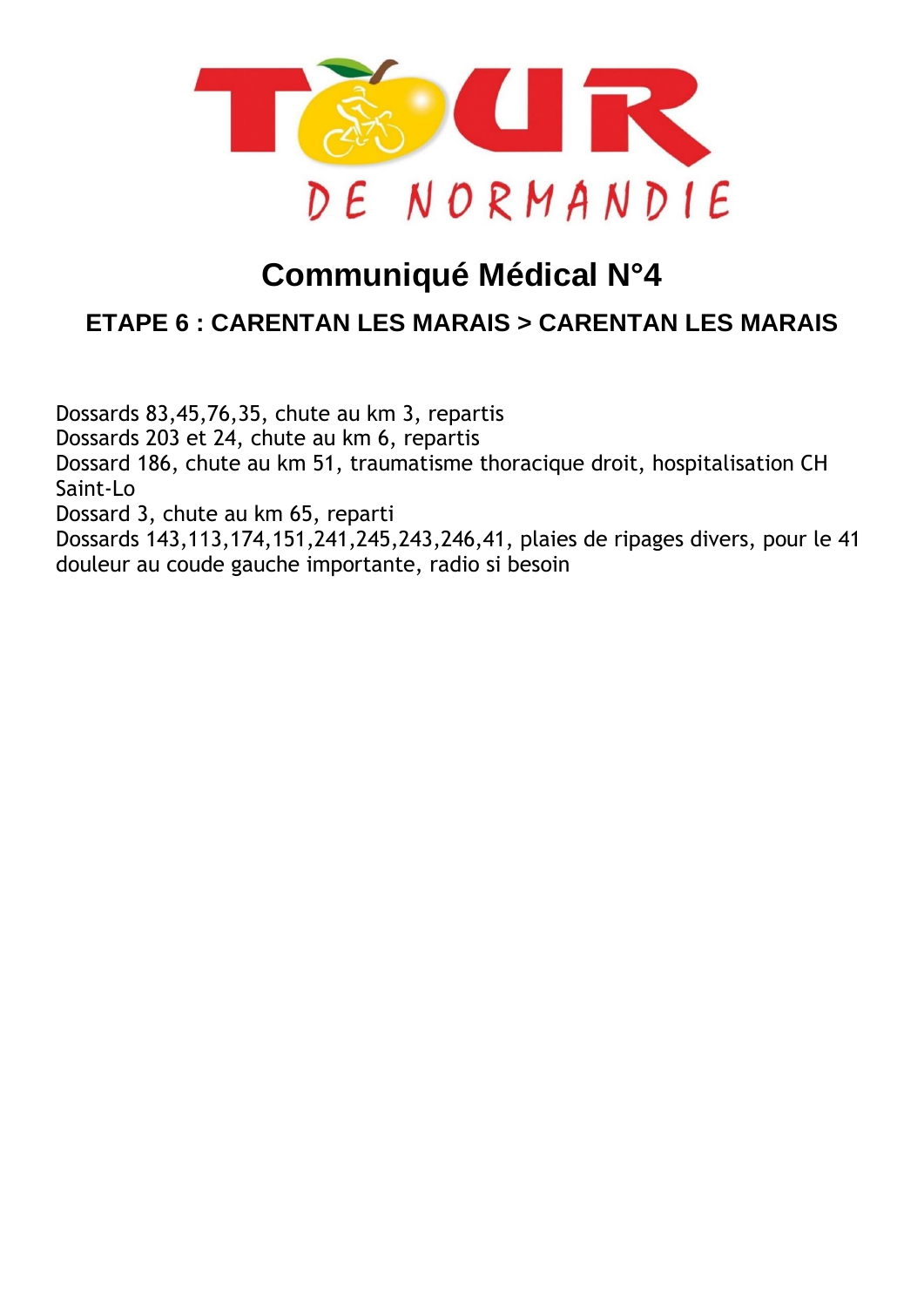

# **Communiqué des commissaires**

## **Communiqué N°6**

## **ETAPE 6 : [CARENTAN](https://www.procyclingstats.com/race/tour-of-turkey/2021/stage-1) LES MARAIS > CARENTAN LES MARAIS**

## **Art. 2.12.007 – 10.4**

Ravitaillement non autorisé dans les 20 derniers km

Dossard 181 - BONIFACE Lucas - VENDEE U PAYS DE LA LOIRE - 10023516420

Amende de 50 CHF et 20 secondes de pénalité.

DS de VENDEE U PAYS DE LA LOIRE - ARCADE Hervé - 10002615142

Amende de 150 CHF

### **Art. 2.6.027**

Les coureurs victimes de la chute dans les 3 derniers kilomètres sont crédités du temps du peloton auquel ils appartenaient au moment de l'incident, soit 04h02'01''

## **Information :**

Merci de bien penser à retourner les transpondeurs demain sur la ligne d'arrivée, aussitôt l'étape terminée.

Please remember to return the transponders tomorrow at the finish line, as soon as the stage is over.

Attention cette nuit il y a le changement d'heure, merci à chaque équipe de prendre ses dispositions.

Attention tonight there is the change of time, thank you to each team to make arrangements.

Le jury des commissaires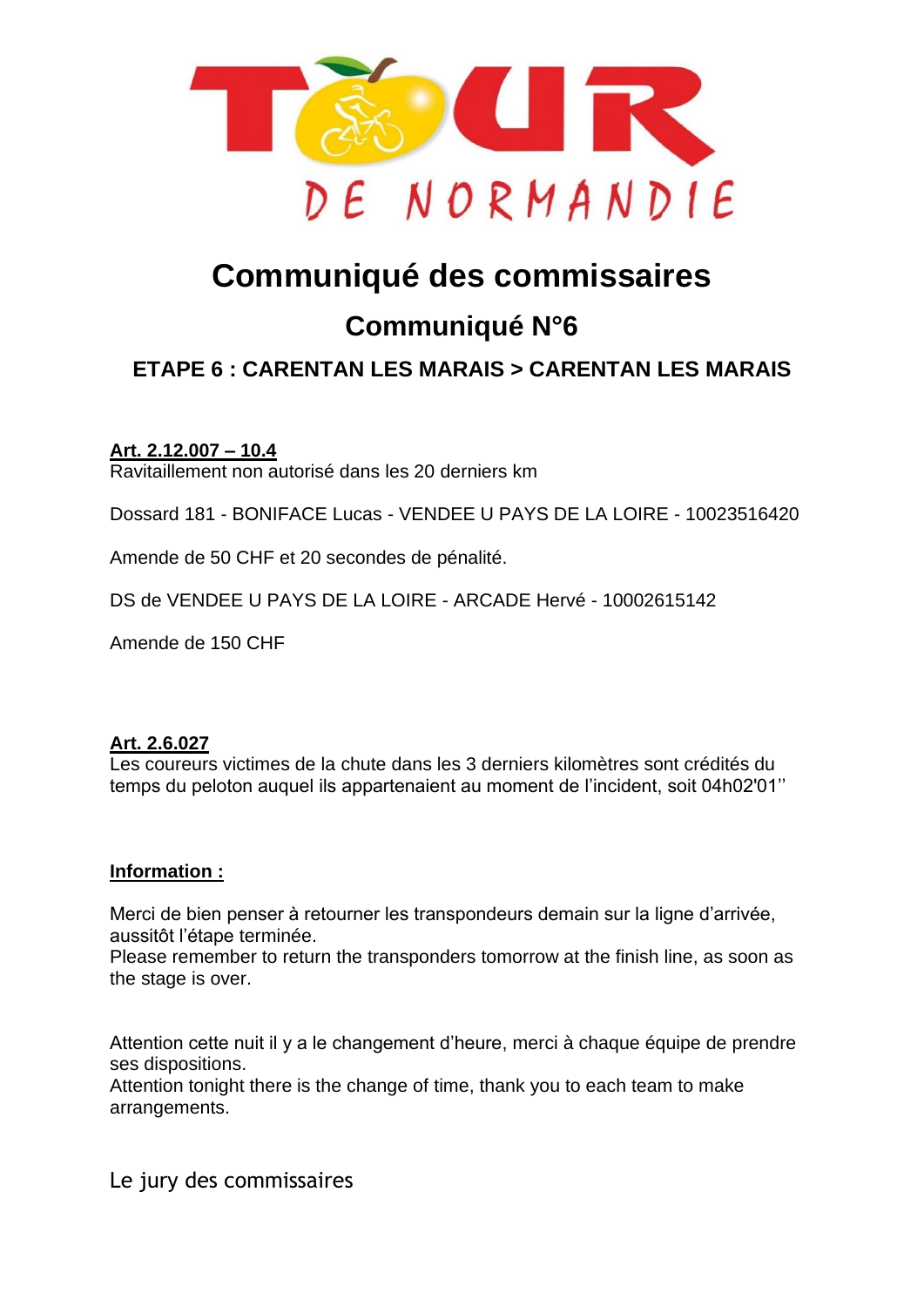#### **GRILLE - GRID Etape** - Stage : 7 TDN CAEN ORGANISATION CONTINUES TO A RESERVE THE STATE ORGANISATION CONTINUES TO A RESERVE TO A RESERVE TO A RESERVE TO A RESERVE TO A RESERVE TO A RESERVE TO A RESERVE TO A RESERVE TO A RESERVE TO A RE

| TDN CAEN ORGANISATION |  |
|-----------------------|--|
|                       |  |

| <b>GROUPAMA - FDJ</b>                          | * GERMANI Lorenzo<br>52eme à 05'03"(400)                       | $\overline{2}$<br>* PENHOET Paul<br>5eme à 12"(48)       | 3<br>* PIDCOCK Joseph<br>82eme à 15'35"(443)                               | $\overline{4}$                                                | 5<br>* PLOWRIGHT Jensen<br>42eme à 01'25"(94)                | 6<br>* THOMPSON Reuben<br>59eme à 08'18" (393)          |
|------------------------------------------------|----------------------------------------------------------------|----------------------------------------------------------|----------------------------------------------------------------------------|---------------------------------------------------------------|--------------------------------------------------------------|---------------------------------------------------------|
| <b>METEC - SOLARWATT</b><br><b>P/B MANTEL</b>  | 11<br>* ARTZ Huub<br>92eme à 23'04"(489)                       | 12<br>* BROEX Victor<br>14eme à 28"(139)                 | 13<br>* HABETS Jordan<br>51eme à 04'37"(397)                               | 14                                                            | 15<br>* MARSMAN Tim<br>3eme à 06"(171)                       | 16<br>* TULNER Rens<br>20eme à 28"(264)                 |
| <b>LOTTO SOUDAL</b><br><b>DEVELOPMENT TEAM</b> | 21                                                             | 22<br>* SLOCK Liam<br>27eme à 33"(215)                   | 23<br>* VAN BOVEN Luca<br>43eme à 01'27"(166)                              | 24<br>* RICE Matthew<br>101eme à 35'36"(634)                  | 25<br>* VAN DER BEKEN Aaron<br>16eme à 28"(162)              | 26<br>* VAN EETVELT Lennert<br>6eme à 16"(157)          |
| <b>AEVOLO</b>                                  | 31                                                             | 32                                                       | 33<br>* SHIPLEY Gabriel<br>99eme à 28'59"(548)                             | 34                                                            | 35<br>* GULLICKSON Leo<br>58eme à 08'03"(460)                | 36<br>* FEUERHELM Luke<br>112eme à 49'30"(634)          |
| <b>CYCLO CLUB NOGENT</b><br><b>SUR OISE</b>    | 41<br>* AVOINE Kévin<br>33eme à 36"(276)                       | 42<br><b>BACON Romain</b><br>63eme à 10'06"(486)         | 43<br>* MARTHE Nicolas<br>49eme à 04'05" (332)                             | 44<br>* HOUCKE Killyan<br>109eme à 44'12"(678)                | 45<br>* THEOT Killian<br>45eme à 01'36"(227)                 | 46                                                      |
| <b>BINGOAL PAUWELS</b><br><b>SAUCES WB</b>     | 51                                                             | 52<br>* LAMBRECHT Michiel<br>32eme à 36"(275)            | 53<br>* JACQUES Lucas<br>108eme à 44'03"(671)                              | 54<br>* VANDEPITTE Nathan<br>13eme à 28"(106)                 | 55                                                           | 56<br>* DECLERCK Jelle<br>44eme à 01'30"(352)           |
| EQUIPE NATIONALE<br><b>SUISSE</b>              | 61<br>* BIELER Dominik<br>114eme à 01h06'53"(657)              | 62<br><b>CLEMENCIO Raphael</b><br>111eme à 48'31"(659)   | 63                                                                         | 64<br>VITZTHUM Simon<br>29eme à 34"(224)                      | 65<br>* VOGEL Alex<br>110eme à 47'52"(658)                   | 66                                                      |
| DEVELOPMENT TEAM<br><b>DSM</b>                 | 71<br>* NABERMAN Tim<br>47eme à 03'56"(315)                    | 72                                                       | 73<br>* BITTNER Pavel<br>17eme à 28"(181)                                  | 74<br>* LEIJNSE Enzo<br>94eme à 24'35"(573)                   | 75<br>* VAN UDEN Casper<br>4eme à 07"(39)                    | 76<br>* EDDY Patrick<br>84eme à 18'08"(574)             |
| CÔTES D'ARMOR -<br><b>MARIE MORIN - U</b>      | 81<br>* COSTIOU Ewen<br>73eme à 13'08"(383)                    | 82                                                       | 83<br>* D'HERVEZ Thibault<br>78eme à 14'22"(417)                           | 84                                                            | 85<br><b>JEANNES Matthieu</b><br>66eme à 10'19"(462)         | 86<br>* LE BERRE Mathis<br>1er en 23h29'30"(223)        |
| <b>VELO CLUB ROUEN 76</b>                      | 91<br>* CARLOT Matéo<br>100eme à 29'48"(578)                   | 92                                                       | 93<br>* LECAMUS LAMBERT<br>Florentin<br>19eme à 28"(264)                   | 94<br>LEVASSEUR Jordan<br>81eme à 15'30"(347)                 | 95<br>* OOSTHUIZEN Jason<br>93eme à 24'07"(588)              | 96<br>* VALOGNES Thibault<br>106eme à 40'28"(668)       |
| EQUIPE NATIONALE<br>ALLEMAGNE                  | 101<br><b>REINHARDT Theo</b><br>87eme à 19'31"(409)            | 105                                                      | 106                                                                        |                                                               |                                                              |                                                         |
| RESTAURANT SURI -<br><b>CARL RAS</b>           | 111<br>* LARSEN Mathias<br>Alexander E.<br>96eme à 25'19"(505) | 112<br><b>WALLIN Rasmus Bøgh</b><br>102eme à 36'41"(554) | 113<br><b>KONGSTAD Tobias</b><br>104eme à 38'19"(608)                      | 114                                                           | 115<br>* NIELSEN Sebastian<br>67eme à 10'20"(240)            | 116<br>* KNUDSEN Oliver<br>15eme à 28"(159)             |
| <b>BIKE AID</b>                                | 121                                                            | 122<br>LINO Julian<br>38eme à 01'01"(351)                | 123                                                                        | 124<br><b>EWART Jesse</b><br>35eme à 36"(391)                 | 125<br>* DE ROOIJ Jesse<br>105eme à 38'36"(605)              | 126<br>* MOL Wesley<br>40eme à 01'15"(431)              |
| <b>VELO CLUB PAYS DE</b><br><b>LOUDEAC</b>     | 131<br>* DAUPHIN Florian<br>11eme à 28"(80)                    | 132<br>* LARMET IIan<br>37eme à 57"(391)                 | 133<br>* LE PENNEC Guerand<br>98eme à 28'07"(566)                          | 134<br>* MAHOUDO Nolann<br>22eme à 32"(116)                   | 135<br>* CORDON Paul<br>115eme à 01h22'20"(763)              | 136<br>VEISTROFFER Baptiste<br>83eme à 17'32"(540)      |
| <b>TARTELETTO - ISOREX</b>                     | 141<br><b>MARCHAND Gianni</b><br>50eme à 04'14"(401)           | 142<br>* GOEMAN Andreas<br>18eme à 28"(191)              | 143<br>VAN DE KERKHOVE Brent   VAN BREUSSEGEM Elias<br>95eme à 24'58"(527) | 144<br>55eme à 06'20"(509)                                    | 145<br><b>TEUGELS Lennert</b><br>48eme à 03'59"(356)         | 146<br>DE POORTER Maxime<br>76eme à 13'44"(464)         |
| <b>ISRAEL CYCLING</b><br><b>ACADEMY</b>        | 151<br>* PICKRELL Riley<br>88eme à 20'10"(432)                 | 152<br>* GEE Derek<br>30eme à 34"(303)                   | 153                                                                        | 154<br>* FRIGO Marco<br>41eme à 01'20"(349)                   | 155<br>* MACKELLAR Alastair<br>64eme à 10'10"(535)           | 156                                                     |
| <b>TRINITY RACING</b>                          | 161<br>* LAMPERTI Luke<br>12eme à 28"(85)                      | 162<br>* ROESEMS Siebe<br>70eme à 12'33"(420)            | 163<br>* REES Oliver<br>57eme à 06'47"(418)                                | 164                                                           | 165<br>* BOICHIS Adrien<br>61eme à 09'50"(477)               | 166<br>* HAJEK Alexander<br>31eme à 36"(248)            |
| <b>LAVAL CYCLISME 53</b>                       | 171<br><b>BOUTVILLE David</b><br>90eme à 22'07"(519)           | 172                                                      | 173<br><b>GUILLON Celestin</b><br>28eme à 33"(268)                         | 174<br><b>MAITRE Florian</b><br>62eme à 09'58"(327)           | 175                                                          | 176<br>* RIDEL Damien<br>74eme à 13'11"(302)            |
| VENDEE U PAYS DE LA<br>LOIRE                   | 181<br>* BONIFACE Lucas<br>69eme à 11'43"(436)                 | 182<br>* BONNET Thomas<br>2eme à 05"(242)                | 183<br>* GROLIER Lucas<br>91eme à 22'36"(588)                              | 184<br>* GEORGE Alfred<br>80eme à 15'05"(495)                 | 185<br>* JEANNIERE Emilien<br>8eme à 18"(141)                | 186                                                     |
| ELKOV - KASPER                                 | 191<br>* BABOR Daniel<br>103eme à 37'02"(486)                  | 192<br><b>NEUMAN Dominik</b><br>10eme à 28"(71)          | 193<br>* OTRUBA Jakub<br>46eme à 03'16"(376)                               | 194<br><b>TOUPALÍK Adam</b><br>53eme à 05'34"(273)            | 195<br>BÁRTA Jan<br>65eme à 10'18"(358)                      | 196<br>ZAHÁLKA Matej<br>26eme à 32"(324)                |
| <b>GLOBAL 6 CYCLING</b>                        | 201<br>SUNDERLAND Dylan<br>21eme à 28"(280)                    | 202<br>* MITRI James<br>68eme à 10'40"(477)              | 203<br>* HAILEMICHAEL Kinfe<br>39eme à 01'15"(319)                         | 204<br><b>SESSLER Nicolas</b><br>85eme à 18'59"(559)          | 205<br>FERNANDEZ RUIZ Miguel<br>Angel<br>89eme à 20'42"(272) | 206                                                     |
| <b>EQUIPE DE</b><br><b>NORMANDIE</b>           | 211<br><b>CHAN TSIN Romain</b><br>24eme à 32"(211)             | 212                                                      | 213<br>* MALLE Nicolas<br>77eme à 14'02"(427)                              | 214<br>* DESMORTREUX Martin<br>107eme à 42'54"(650)           | 215<br>* SIMON Yohann<br>60eme à 09'10"(480)                 | 216<br>* CHAUVIN Tom<br>113eme à 01h04'50"(718)         |
| <b>VOLKERWESSELS</b><br><b>CYCLING TEAM</b>    | 221<br>* BAAK Jord<br>86eme à 19'12"(491)                      | 222<br>* DE JONG Timo<br>75eme à 13'24"(398)             | 223<br>* HAEST Jasper<br>23eme à 32"(200)                                  | 224<br>* VAN<br>SINTMAARTENSDIJK Daan<br>79eme à 14'38" (368) | 225<br>VERMELTFOORT Coen<br>97eme à 26'53"(375)              | 226<br><b>WOLFFENBUTTEL Nils</b><br>72eme à 12'47"(491) |
| PHILIPPE WAGNER<br><b>CYCLING</b>              | 231<br>* ACOSTA Thomas<br>34eme à 36"(294)                     | 232                                                      | 233<br>* QUARTERMAN Charles<br>7eme à 16"(177)                             | 234                                                           | 235                                                          | 236                                                     |
| PREMIER TECH U23<br><b>CYCLING PROJECT</b>     | 241<br>* CHRETIEN<br>Charles-Etienne<br>9eme à 25"(183).       | 242<br>* DAUSCHY Guillaume<br>25eme à 32"(229)           | 243<br>* JUNEAU Francis<br>56eme à 06'29"(427)                             | 244<br>* RIVARD Nicolas<br>36eme à 40"(306)                   | 245<br>* PLAMONDON Robin<br>54eme à 06'15"(372)              | 246<br>* SHEEHAN Riley<br>71eme à 12'46"(368)           |